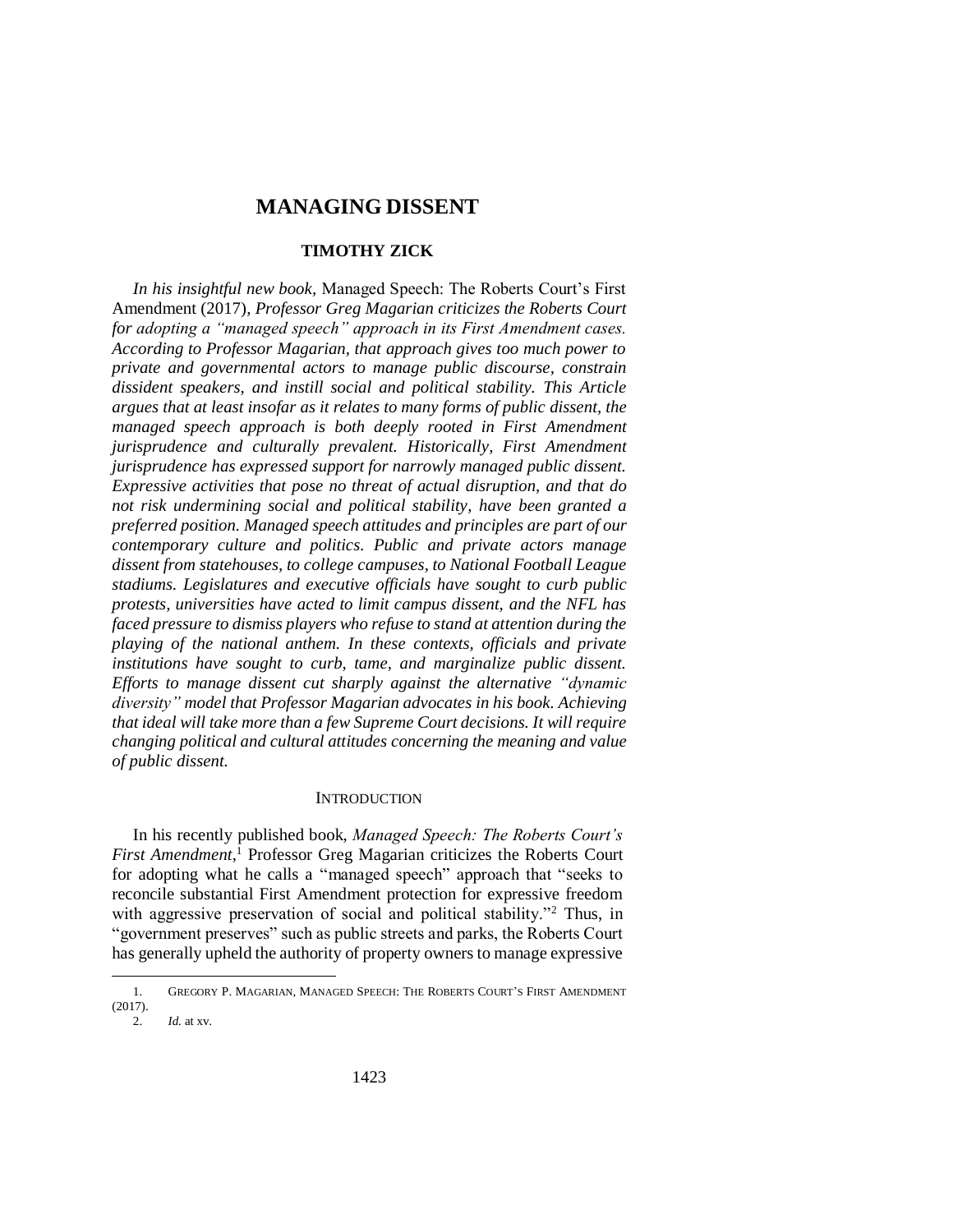<span id="page-1-0"></span>activities.<sup>3</sup> The same holds largely true, Professor Magarian argues, with regard to public universities.<sup>4</sup> Private speech has been protected—one might alternatively say tolerated—mostly insofar as it has not been disruptive of social order or the political status quo. Professor Magarian concludes: "The Roberts Court, with a consistency and potency unique in the Supreme Court's history, has authorized established, powerful institutions . . . to exercise managerial control over public discussion, with the apparent goal and typical result of pushing public discussion away from destabilizing, noisy margins and toward a stable, settled center."<sup>5</sup>

In fact, "managed speech," as Professor Magarian defines it, has long been a staple of First Amendment jurisprudence concerning public dissent. Although on a few occasions Professor Magarian refers to the Burger and Warren Courts, his analysis does not, for perfectly understandable reasons, generally cut across Courts. If it had, the study would have found that although the Supreme Court has at times extolled the virtues of dissent and disruption, it has generally supported public contention only insofar as the means are peaceful and non-disruptive. As Professor Magarian charges, the Roberts Court has generally empowered institutions to curb private dissent and manage government preserves in ways that maintain a certain kind of social and political stability. Although some of its decisions may have exacerbated this situation, the Roberts Court was not working on a blank slate. In most cases, it was applying deeply ingrained managerial speech attitudes, principles, and doctrines.

Although we are a nation both literally and figuratively built on public dissent, restrictions on acts of dissent—public assembly, protest, and demonstrations—have been commonplace since at least the nineteenth century.<sup>6</sup> The prevailing attitude is written into the First Amendment's Assembly Clause, which protects not the right to assemble but the right to "peaceably" do so.<sup>7</sup> Of course, dissenters have no First Amendment right

<sup>3.</sup> *See* TIMOTHY ZICK, SPEECH OUT OF DOORS: PRESERVING FIRST AMENDMENT LIBERTIES IN PUBLIC PLACES (2009).

<sup>4.</sup> Many commentators have been critical of this distinction, and in particular of the Court's "state action" doctrine which applies constitutional limitations only to an increasingly narrow category of "state actors." *See, e.g.*, Martha Minow, *Alternatives to the State Action Doctrine in the Era of Privatization, Mandatory Arbitration, and the Internet: Directing Law to Serve Human Needs*, 52 HARV. C. R.-C. L. L. REV. 145 (2017); John Fee, *The Formal State Action Doctrine and Free Speech Analysis*, 83 N.C. L. REV. 569 (2005); Gregory P. Magarian, *The First Amendment, the Public-Private Distinction, and Nongovernmental Suppression of Wartime Political Debate*, 73 GEO. WASH. L. REV. 101 (2004); Erwin Chemerinksy, *Rethinking State Action*, 80 NW. U. L. REV. 503 (1985).

<sup>5.</sup> MAGARIAN, *supra* note [1,](#page-0-0) at xv.

<sup>6.</sup> *See generally* Tabatha Abu El-Haj, *The Neglected Right of Assembly*, 56 UCLA L. REV. 543 (2009); Tabatha Abu El-Haj, *Changing the People: Legal Regulation and American Democracy*, 86 N.Y.U. L. REV. 1 (2011).

<sup>7.</sup> U.S. CONST. amend. I (protecting "the right of the people peaceably to assemble, and petition the Government for a redress of grievances").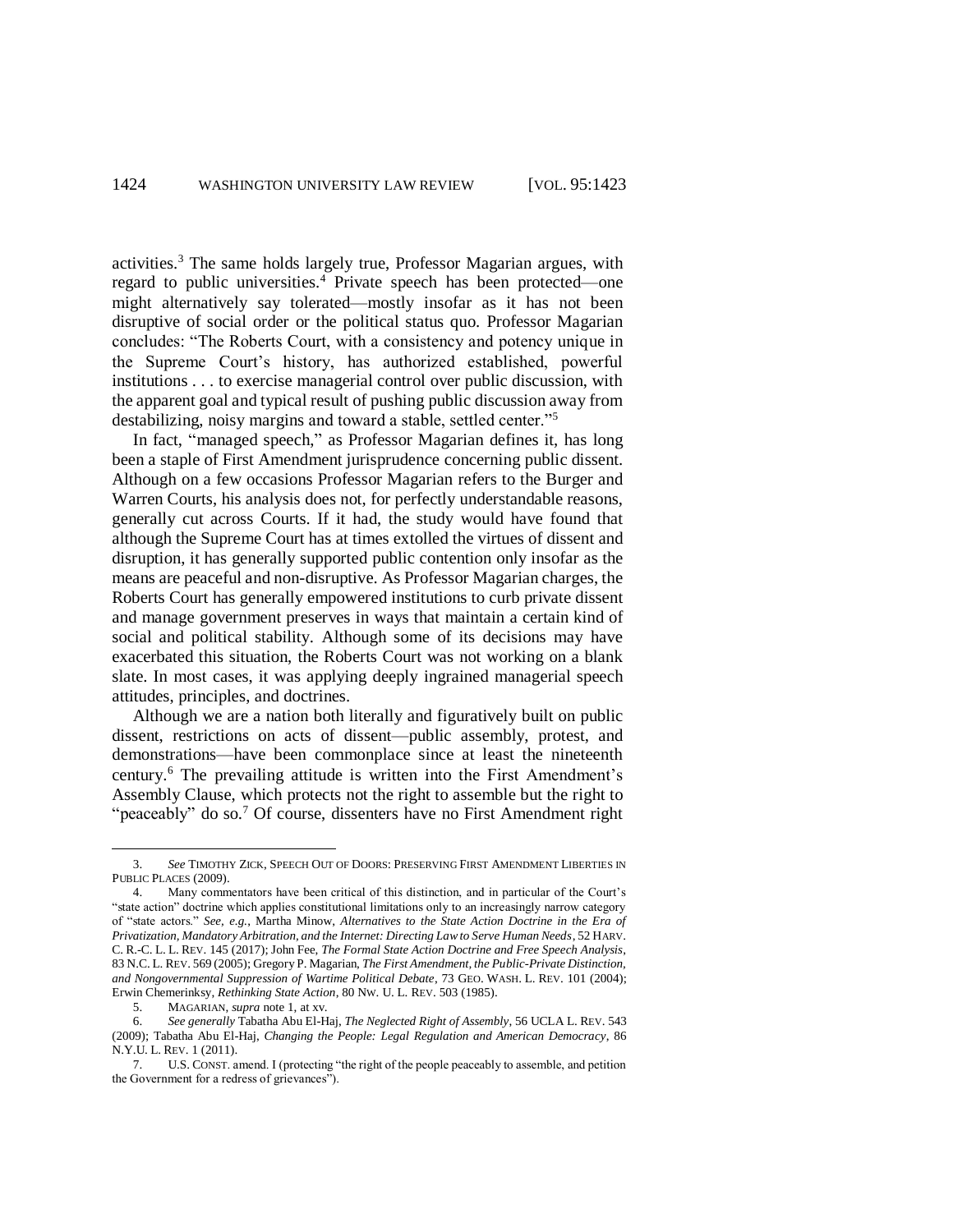to engage in violent or criminal acts, but today's "peaceable" assemblies and protests are managed far beyond these obvious limitations. To be sure, political dissenters and a virtual rogue's gallery of speakers have won notable and celebrated victories at the Supreme Court. However, as discussed below, many of those victories occurred precisely because the speaker did not disrupt social expectations or challenge the political status quo. Again, the Roberts Court has followed this pattern by continuing the Court's long tradition of upholding measures that curb and tame public dissent.

What is more disturbing, there is mounting evidence that Americans have largely internalized and accepted the strict management of dissent by public and private actors. Consider the recent spate of proposals put forward by many state legislatures that would crack down on public dissent and protest. Starting in early 2017, and in response to high-profile public protests, state legislatures across the nation proposed or enacted a bevy of measures designed to manage public dissent by making it more difficult, expensive, or even dangerous. As discussed in Part II, some of the proposals would increase penalties for obstructing traffic or engaging in other kinds of disruptive behavior. Others would apply rioting and racketeering laws to protest organizers. Some would authorize the seizure of assets belonging to protesters, in the event that a protest became violent. Further, some states have proposed measures that would make it easier for law enforcement to simply shut down events such as mass protests. Others, in response to heckling incidents, have moved to impose stiffer penalties for threatening, intimidating, or harassing public officials. Finally, a few states have considered holding harmless any driver who inadvertently strikes a protester who is blocking a roadway.<sup>8</sup>

Executive officials have not been immune to this anti-dissent fervor. A woman who laughed (involuntarily, she says) at the confirmation hearing of Jeff Sessions to be Attorney General of the United States was tried and convicted for disorderly conduct and "demonstrating" on the Capitol grounds.<sup>9</sup> For this audacious act of public dissent, she faced a hefty fine and up to a year in prison. Prosecutors finally dropped the case, but only after winning a jury verdict that was tossed out and announcing that they would retry the case.<sup>10</sup> On a broader scale, the Justice Department has aggressively pursued more than 200 individuals who allegedly participated in inaugural

<sup>8.</sup> See Christopher Ingraham, *Republic Lawmakers Introduce Bills to Curb Protesting in at Least 18 States*, WASH. POST (Feb. 24, 2017), https://perma.cc/ALY3-ZP29.

<sup>9.</sup> Maya Salam, *Case is Dropped Against Activist Who Laughed at Jeff Sessions's Hearing*, N.Y. TIMES (Nov. 8, 2017), https://www.nytimes.com/2017/11/07/us/jeff-sessions-laughter-protester. html.

<sup>10.</sup> *Id.*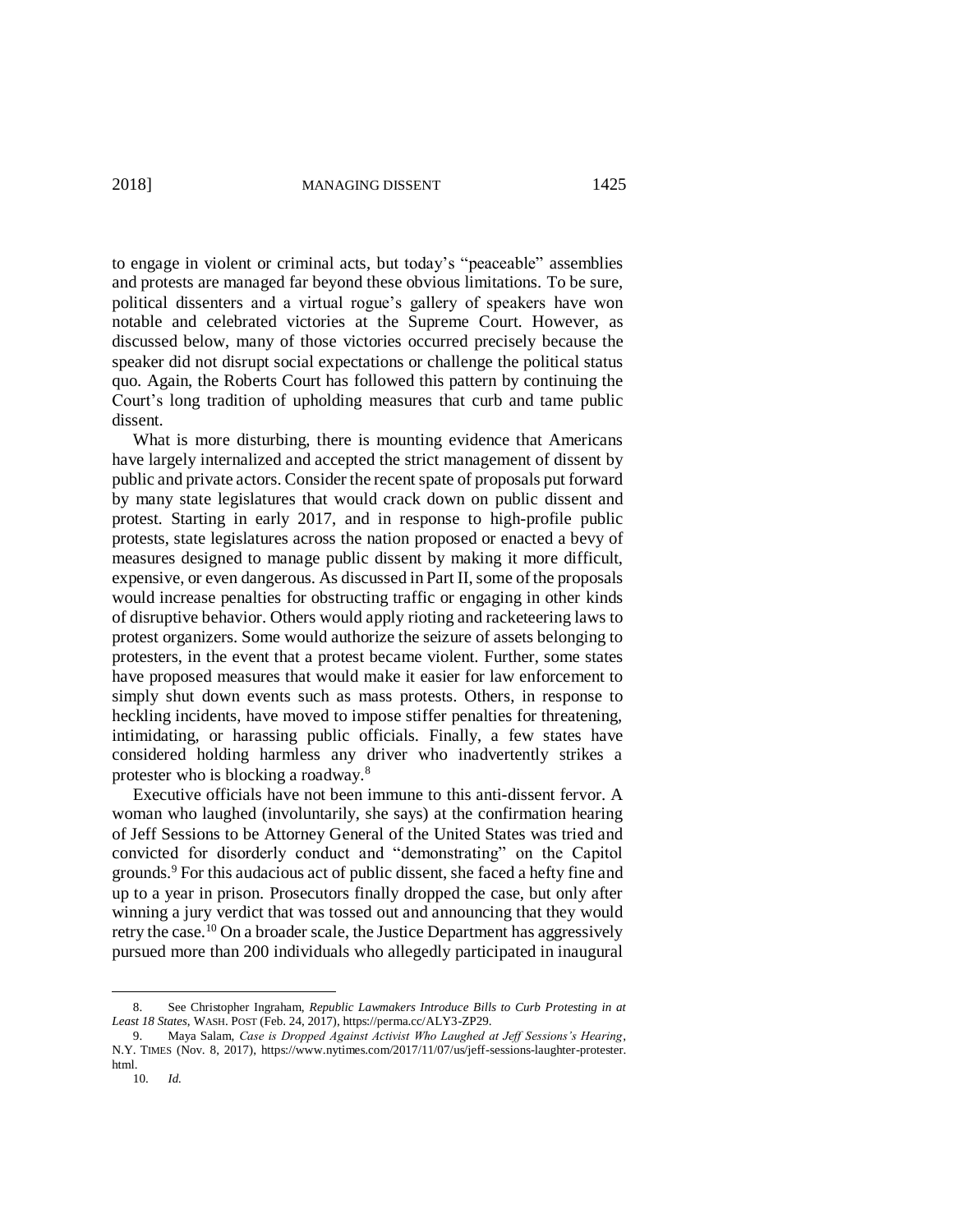day protests. In that case, it sought digital records relating to participation in public protests and charged the group of protesters with felony conspiracy to engage in a riot. $^{11}$ 

<span id="page-3-1"></span><span id="page-3-0"></span>Unfortunately, these are not the only examples that suggest a strong backlash against public forms of dissent. As discussed below, at many colleges and universities, administrators have cracked down on offensive and disruptive expression by students, faculty, and outsiders. They have adopted and enforced detailed codes that model the regulatory regime applicable outside campus to places within campus gates.<sup>12</sup> Some universities have disinvited or refused to host controversial outside speakers.<sup>13</sup> Some students have likewise embraced managed speech. For example, students have physically interfered with access by outside speakers or reacted violently to their presence. Others have interrupted invited speakers whose messages they consider too controversial or hurtful. Students have also used their own free speech rights to shout down speakers. All of this activity has resulted in the effective silencing of speech, in the name of keeping students safe from certain controversial messages or speakers. In response, lawmakers and administrators are beginning to respond with a cure that may be as bad as or worse than the disease. For instance, the University of Wisconsin recently adopted student conduct rules that would result in the suspension and possible expulsion of students who engage in what is arguably a form of counter-speech.<sup>14</sup> This sort of administrative response could further suppress the vigorous exchange of ideas on university campuses.

Managed speech has also been manifested more broadly, in notable social and political conflicts. The recent controversy concerning NFL players' racial justice protests during pre-game ceremonies, in particular during the singing of the national anthem, are one example. Official pressure has been brought to bear on these dissenters. President Trump has opined that players should stand at attention during the national anthem and flag ceremonies, or be disciplined by team owners and managers for failing to do so.<sup>15</sup> A state legislator recently introduced a bill that would entitle fans to a refund in the event they had to witness such an offensive form of

<sup>11.</sup> *See* Timothy Zick, *Protests in Peril*, U.S. NEWS & WORLD REP. (Nov. 20, 2017, 1:00 PM), https://www.usnews.com/opinion/civil-wars/articles/2017-11-20/prosecuting-inauguration-dayprotesters-puts-free-speech-in-peril.

<sup>12.</sup> *See generally* ZICK, SPEECH OUT OF DOORS, *supra* not[e 3,](#page-1-0) ch.8 (discussing spatial and other limits on campus expression).

<sup>13.</sup> *See* GREG LUKIANOFF, FREEDOM FROM SPEECH 29–36 (2014) (discussing "disinvitation season" on university campuses).

<sup>14.</sup> Todd Richmond, *University of Wisconsin Approves Policy That Punishes Student Protesters*, CHICAGO TRIBUNE (Oct. 6, 2017), https://perma.cc/QQW6-QK8X.

<sup>15.</sup> Associated Press, *Trump Says NFL Players Should be Fired for Anthem Protests*, N.Y. TIMES (Sept. 23, 2017), https://www.nytimes.com/2017/09/23/sports/trump-nfl-colin-kaepernick-.html.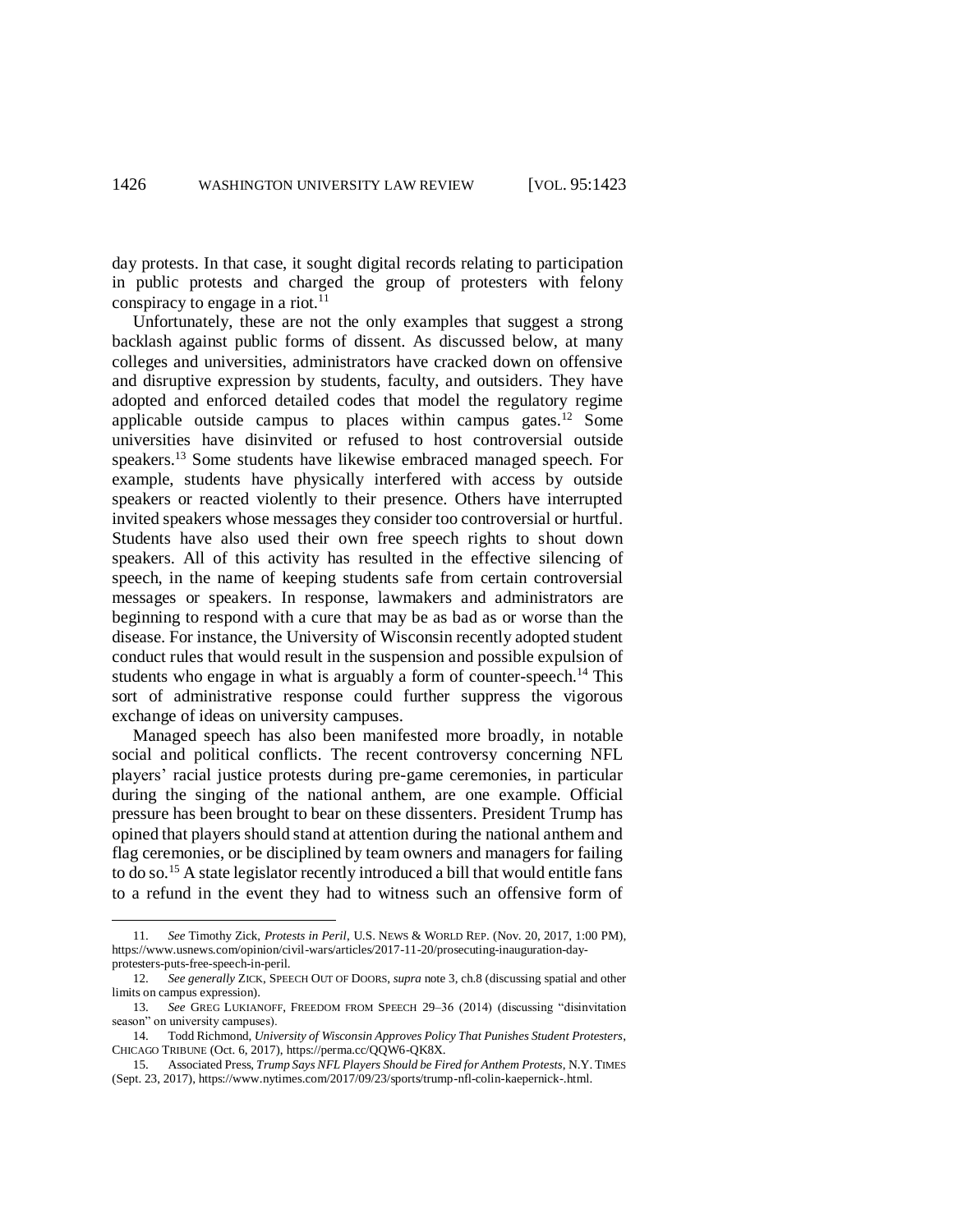dissent.<sup>16</sup> Some fans have also sued for refunds, alleging that the anthem dissents nullify their season ticket purchases.<sup>17</sup> The First Amendment may not be formally implicated in this controversy, since (thus far, at least) no government official has taken any direct action against the players or coerced management to discipline or fire them. However, the fact that a silent, peaceful protest has generated such public controversy—even outrage in some quarters—is telling. Apparently, many Americans view the peaceful expression of dissent on a matter of critical public concern as an act of disrespect to the nation.

Managed dissent is rooted in our First Amendment history and jurisprudence. It is manifested in recent proposals for further narrowing or punishing the exercise of public dissent. It is evident on many of our public and private campuses. And it is threatening to drive out public professions of dissent by casting them as disrespectful, disruptive, and even unpatriotic.

Professor Magarian proposes a different approach, which he calls "dynamic diversity."<sup>18</sup> Dynamic diversity seeks to facilitate the communication of diverse ideas and participation by diverse speakers. It pushes back against the managerial power that the Court has permitted officials, administrators, and private institutions to exercise. However, to change this situation, to rise above and perhaps escape managed speech, will take more than a few decisions by the current or future Supreme Court. As my examples show, to achieve something like dynamic diversity in our free expression culture will require more than a change in judicial attitude or doctrine. It will require a concerted effort by a diversity of managers lawmakers, college administrators, and private employers—to facilitate those goals. More broadly, achieving the goals of dynamic diversity will require broad-scale attitudinal changes among our citizens regarding the purposes and values of public protest and dissent.<sup>19</sup>

Part I of the Article discusses Professor Magarian's conception of "managed speech." It argues that the management of public protest and dissent is deeply rooted in First Amendment precedents, concepts, and principles. Our First Amendment jurisprudence has structured public protest by favoring non-disruptive speakers, delegating control of public properties to public managers, and limiting contacts with "outsiders." The Roberts Court's First Amendment decisions have followed this jurisprudential tradition by generally supporting public speech rights only insofar as they do not pose any serious threats to public order and stability.

<sup>16.</sup> Cindy Boren, *Indiana Legislator Pushes Bill Requiring Colts to Refund Money to Fans Offended by National Anthem Protests*, WASH. POST (Dec. 28, 2017), https://perma.cc/4QXN-D7YT.

<sup>17.</sup> *Id.* 

<sup>18.</sup> *See* MAGARIAN, *supra* not[e 1,](#page-0-0) at xvi–xx.

<sup>19.</sup> *Id.* at xvii.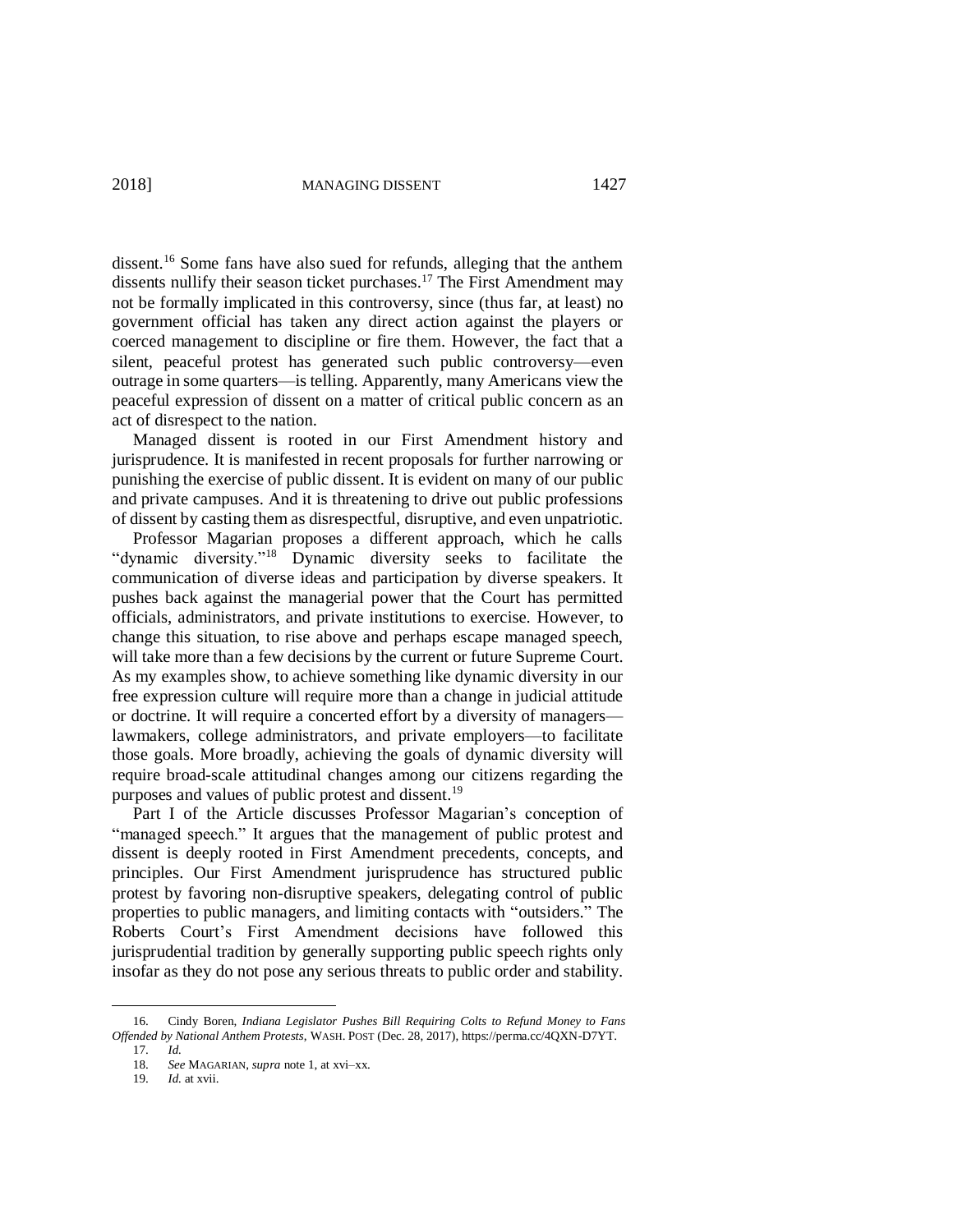Part II looks outside and beyond the Supreme Court to current examples of managed dissent within the body politic. It focuses on the three contexts mentioned earlier—public demonstrations, campus dissent, and professional athlete protests. In each of these contexts, there has been a significant backlash against public protest and dissent. Public and private actors have moved to curb or quash public contention. Working from something similar to the template of managed speech, they have proposed or enforced limits on public rallies, restrictions on campus dissent, and public displays of protest. In these and other quarters, dissent is not viewed as a patriotic exercise or civic duty. Instead, it is increasingly perceived as a threat to public unity and an act of disrespect.

Part III assesses the prospects for resisting the management of dissent and adopting something like the "dynamic diversity" approach supported by Professor Magarian. The Supreme Court can and should play a role in encouraging a diversity of ideas and a diversity of participants. However, as my examples will show, whether dynamic diversity stands a fighting chance will depend more on the managers, political leaders, and public audiences that can create the conditions for its adoption. If free speech is to be "an engine of political and social change," as Professor Magarian advocates, we will need more than a Supreme Court dedicated to this goal.<sup>20</sup> We will need to draw on another First Amendment tradition: a commitment to public protest and dissent not just as civil *liberties* but as civic *duties*. 21

### I. "MANAGED SPEECH"

### *A. Dissent and Public Protest in the Roberts Court Era*

As Professor Magarian observes, judged by the results of many of its First Amendment decisions, the Roberts Court might be characterized as a champion of freedom of expression. In a number of cases, the Court has ruled in favor of First Amendment claimants. In the process, it has extended protection to some unsavory and offensive speakers.

In his study of Roberts Court First Amendment decisions, Professor Magarian takes a more critical view of the Court's free expression jurisprudence. He argues that the Roberts Court has generally adopted a "managed speech" approach to First Amendment issues. By this he means that the Court has generally authorized public and private actors "to exercise a strong measure of managerial control over public discussions."<sup>22</sup>

<sup>20.</sup> *Id.* 

<sup>21.</sup> *See generally* STEPHEN D. SOLOMON, REVOLUTIONARY DISSENT: HOW THE FOUNDING GENERATION CREATED THE FREEDOM OF SPEECH (2016).

<sup>22.</sup> MAGARIAN, *supra* note [1,](#page-0-0) at xv.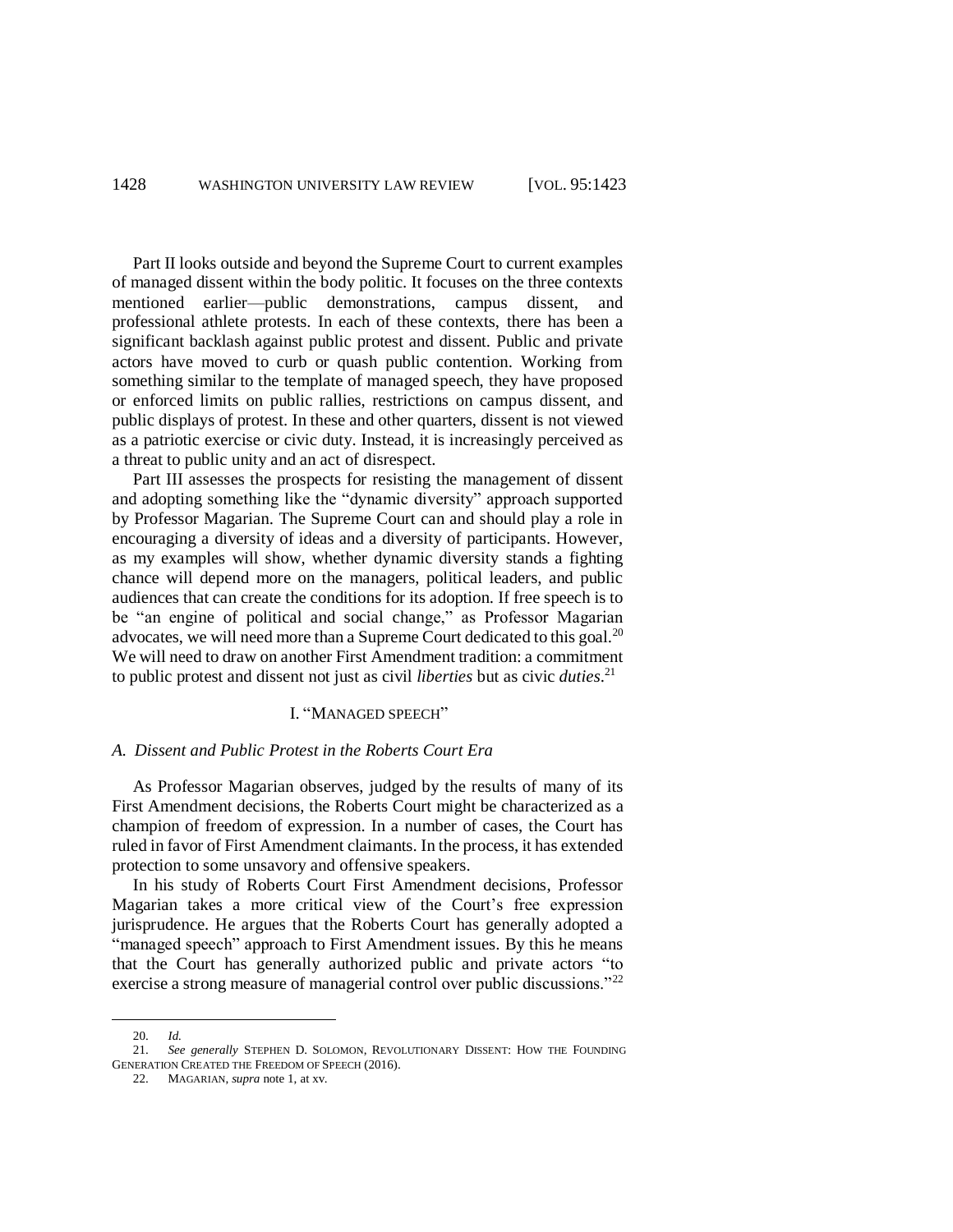Professor Magarian claims that the Court has "disregarded the expressive interests and First Amendment claims of *outsider speakers*" and shown "a consistent preference for modes of public discussion that promote social and political stability, while disfavoring modes of public discussion that threaten to destabilize existing arrangements of social and political power."<sup>23</sup>

I do not agree with the manner in which Professor Magarian characterizes all of the Roberts Court's free expression decisions. However, particularly with regard to decisions concerning dissent and public protest, I agree with his thesis that the Roberts Court has embraced a "managed speech" approach. The Roberts Court has not been a strong champion of contentious displays, disruptive modes of speech, or potentially destabilizing demonstrations of political dissent. Even in decisions upholding free speech and other expressive claims, the Court has demonstrated a preference for methods of protest and dissent that do not threaten the social and political status quo.

Thus, as Professor Magarian shows, in public fora and other "government preserves" the Roberts Court has authorized public officials, within broad parameters, to manage and control expression.<sup>24</sup> As property owners, officials exercise broad discretion to control the when, where, and how of public discourse. To take an example from the Roberts Court era, in *McCullen v. Coakley*, the Court reviewed a Massachusetts law that narrowly constrained "sidewalk counseling" near abortion clinics.<sup>25</sup> Although it ultimately invalidated the law, the Court refused to treat it as aimed at suppressing dissent near abortion clinics (although it only applied near such facilities and exempted clinic employees from its restrictions).<sup>26</sup>

As Professor Magarian notes, although the speakers won the case, *McCullen* only appears to reflect support for contentious speech in the public forum. As the Court emphasized, the "sidewalk counselors" were not actually engaged in "protest" at all.<sup>27</sup> According to the Court, they sought only to engage in a peaceful, orderly, and reserved conversation with their intended audience—women seeking access to health care facilities.<sup>28</sup> *McCullen* is thus not a "protest" case. It does not signal any retreat from the recognition of managerial authority with regard to protests in public fora. It does not address, much less bid to challenge, the authority to maintain social stability on the public streets and sidewalks. Rather, *McCullen*

<sup>23.</sup> *Id.* (emphasis in original).

<sup>24.</sup> *Id.*

<sup>134</sup> S. Ct. 2518 (2014).

<sup>26.</sup> *See id.* at 2530–34.

<sup>27.</sup> *Id.* at 2536.

<sup>28.</sup> *Id.*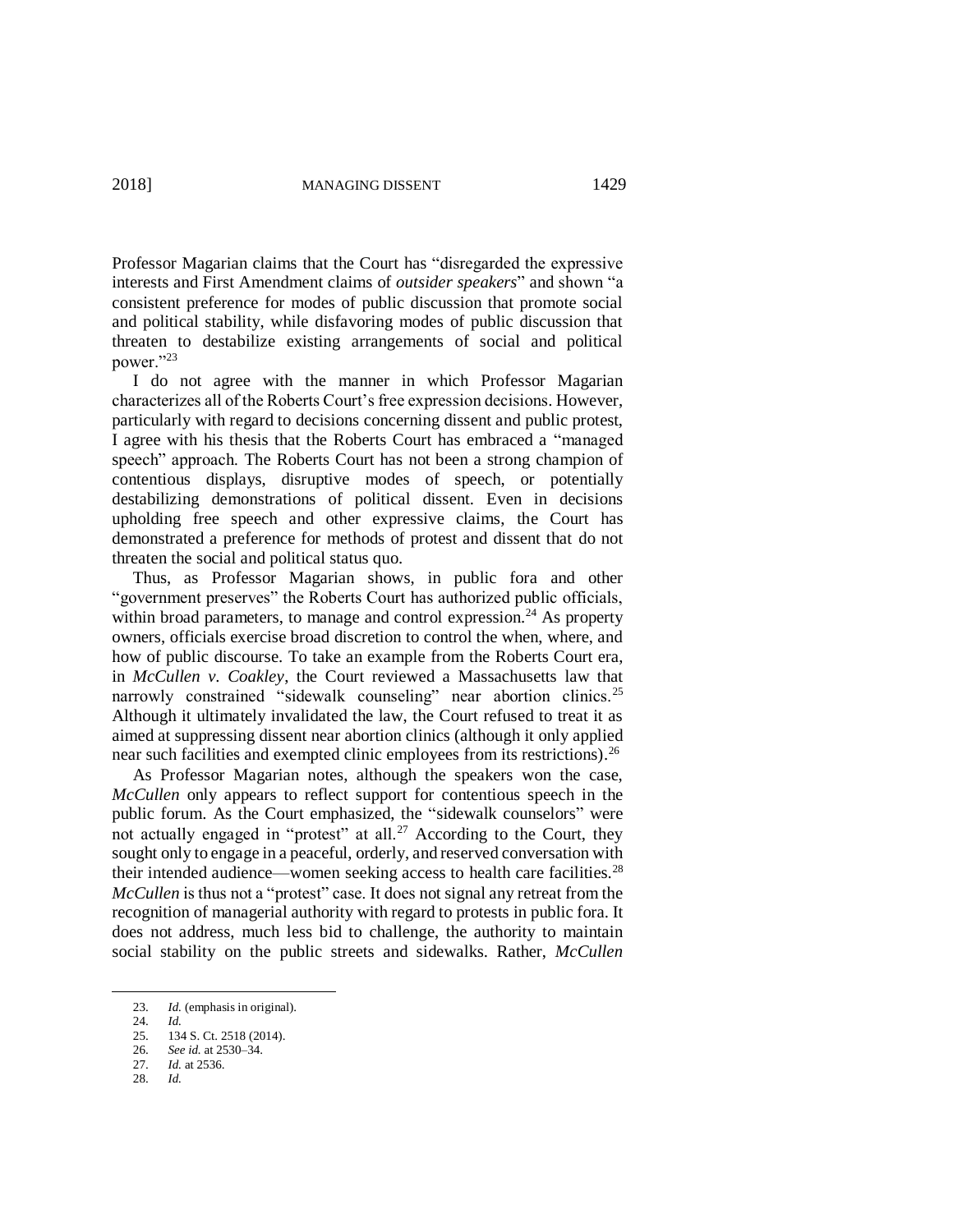recognizes a relatively narrow right to engage in a quiet and orderly form of face-to-face *conversation* on public sidewalks. So long as this kind of speech does not disrupt, interrupt, or otherwise threaten public order, government power to restrict or ban the speech is limited.

As Professor Magarian claims, governments have other means of managing speech in the "preserves" they own and operate. For example, they frequently condition the receipt of government funds or benefits on forms of expression the government-as-subsidizer favors. Thus, in *Christian Legal Society v. Martinez*, the Roberts Court held that a public law school could condition its official recognition of student groups on their obligation to accept "all comers."<sup>29</sup> This meant that the Christian Legal Society (CLS) could not reject potential members—even if they did not ascribe to the group's specified commitments regarding sexual activity and homosexual conduct in particular. Under this rule, the campus Democrats could not turn away committed Republicans who wanted to join their group. Notably, the Roberts Court decided the case under the rubric of the "public forum," holding that the law school's student recognition program was a form of subsidy—a "limited public forum"—as to which it could apply any reasonable and viewpoint-neutral restrictions.<sup>30</sup> *Martinez* concluded that CLS's dissenting view with regard to matters of sexuality, as well as its claim of associational freedom, had to yield to the law school's preferred position that "all comers" be eligible for group membership.

*McCullen* and *Martinez* are examples of how Roberts Court decisions have empowered governmental owners and funders to control expression through the powers of management and subsidy. These decisions allow government officials to shape public discourse by controlling rights to speak and associate in government preserves.

As Professor Magarian shows, Roberts Court decisions with respect to *private* speech—speech that exists separate and apart from any governmental support for it—have also recognized the broad authorities of public and private managers. In *Snyder v. Phelps*, the Court invalidated a sizeable civil verdict, based on an intentional infliction of emotional distress claim, against a group that protested near a funeral for a military veteran.<sup>31</sup> The group, the Westboro Baptist Church, infamously used the occasion of military funerals to protest the U.S. military, policies relating to LGBT rights, and the Catholic Church.<sup>32</sup> They chanted and held up signs saying things like "God Hates Fags" and "Thank God for IEDs."<sup>33</sup>

<sup>29. 561</sup> U.S. 661, 696–97 (2010).<br>30 Id at 679–83

*Id.* at 679–83.

<sup>31.</sup> 562 U.S. 443 (2011).

<sup>32.</sup> *Id.* at 448, 454.

<sup>33.</sup> *Id.* at 448–49.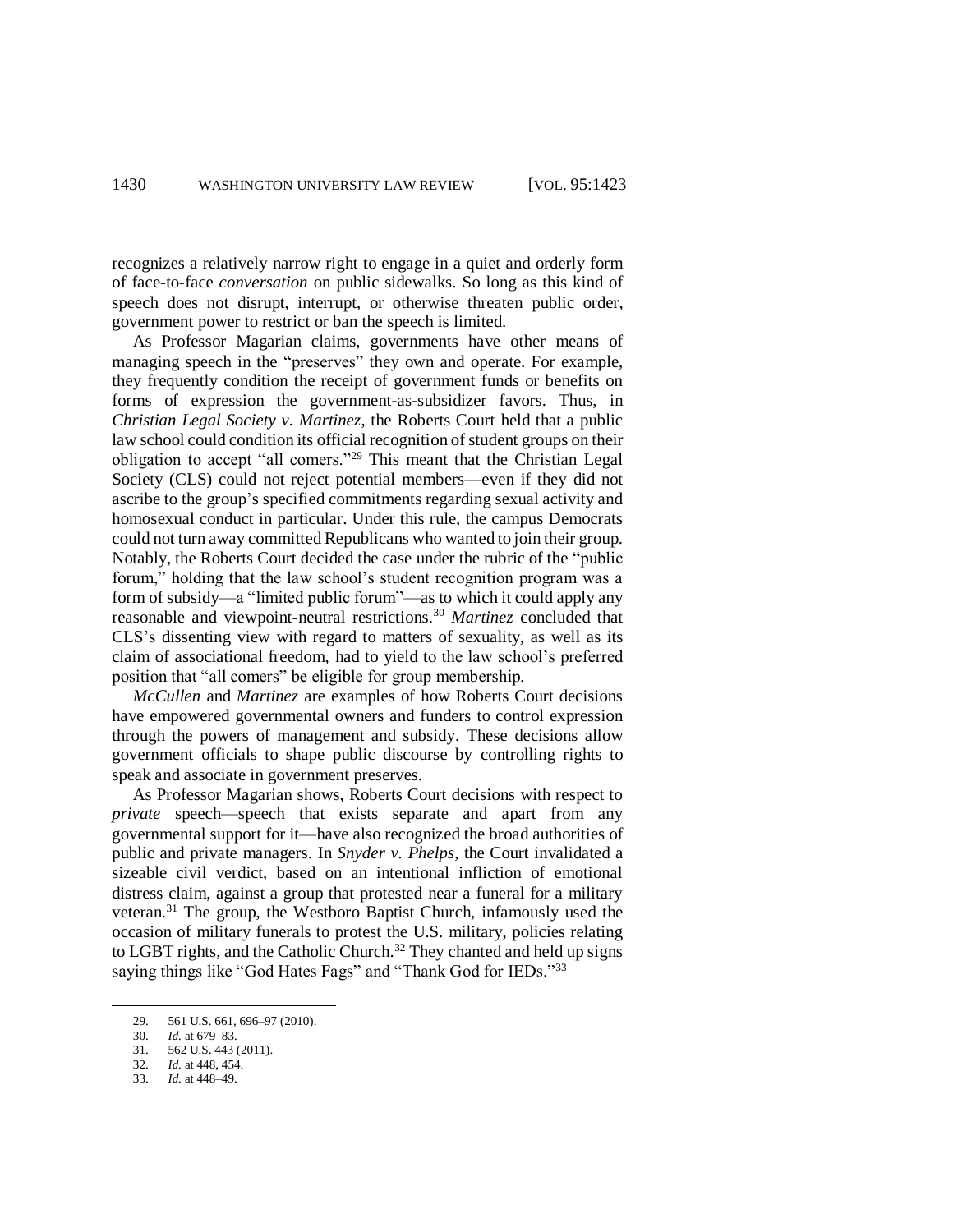On its face, *Snyder* seems like a decision that embraces a deeply offensive and disruptive form of political protest. However, as it did in *McCullen*, the Court took pains to note that the protesters were in a place they had a right to be and were otherwise in compliance with all local laws concerning time, place, and manner regulations. <sup>34</sup> As the Court observed, the protesters "did not yell or use profanity, and there was no violence associated with the picketing."<sup>35</sup> As the Court also noted, the plaintiff *did not actually see or hear the protesters* on the day of the funeral.<sup>36</sup>

*Snyder* seems like a significant victory for public protesters. However, although *Snyder* prohibits government from imposing civil liability for "outrageous" political dissent, it does not prevent government from enacting laws that effectively displace protesters—even, perhaps, to the extent that they cannot be seen or heard. Indeed, both before and after *Snyder*, states, localities, and the federal government have imposed strict limits on funeral protests.<sup>37</sup> As Professor Magarian correctly observes, *Snyder* does not affect those efforts. Indeed, by mentioning the alternative of zoning out the speech of funeral protesters, the decision tacitly approves of them.

The Roberts Court also held that the federal government can restrict private political speech that crosses international borders. In *Holder v. Humanitarian Law Project* (HLP), the Court upheld a federal law that prohibits any person from providing "material support" to designated "foreign terrorist organizations."<sup>38</sup> A group of Americans filed a preenforcement challenge to the law. They wanted to assist designated foreign terrorist organizations with lawful educational and legal activities. Specifically, they wanted to help the organizations file petitions at the United Nations and provide them with instruction concerning principles of international law.<sup>39</sup>

The Roberts Court held that the law was valid as applied to these activities and any other form of expression that is "coordinated with, or controlled by foreign terrorist groups."<sup>40</sup> It concluded that the government had compelling national security and foreign relations interests, and that the law furthered those interests by narrowly proscribing forms of

 $\overline{a}$ 

39. *Id.* at 36–38.

<sup>34.</sup> *Id.* at 448, 457, 460.

*Id.* at 449.

<sup>36.</sup> *Id.* 

<sup>37.</sup> *See* ZICK, SPEECH OUT OF DOORS, *supra* note 3, at 124–28 (discussing funeral protest zoning cases).

<sup>38.</sup> 561 U.S. 1, 7–8 (2010); *see* 18 U.S.C. § 2339(b)(a)(1) (prohibiting provision of "material support" to foreign terrorist organizations).

<sup>40.</sup> *Id.* at 36.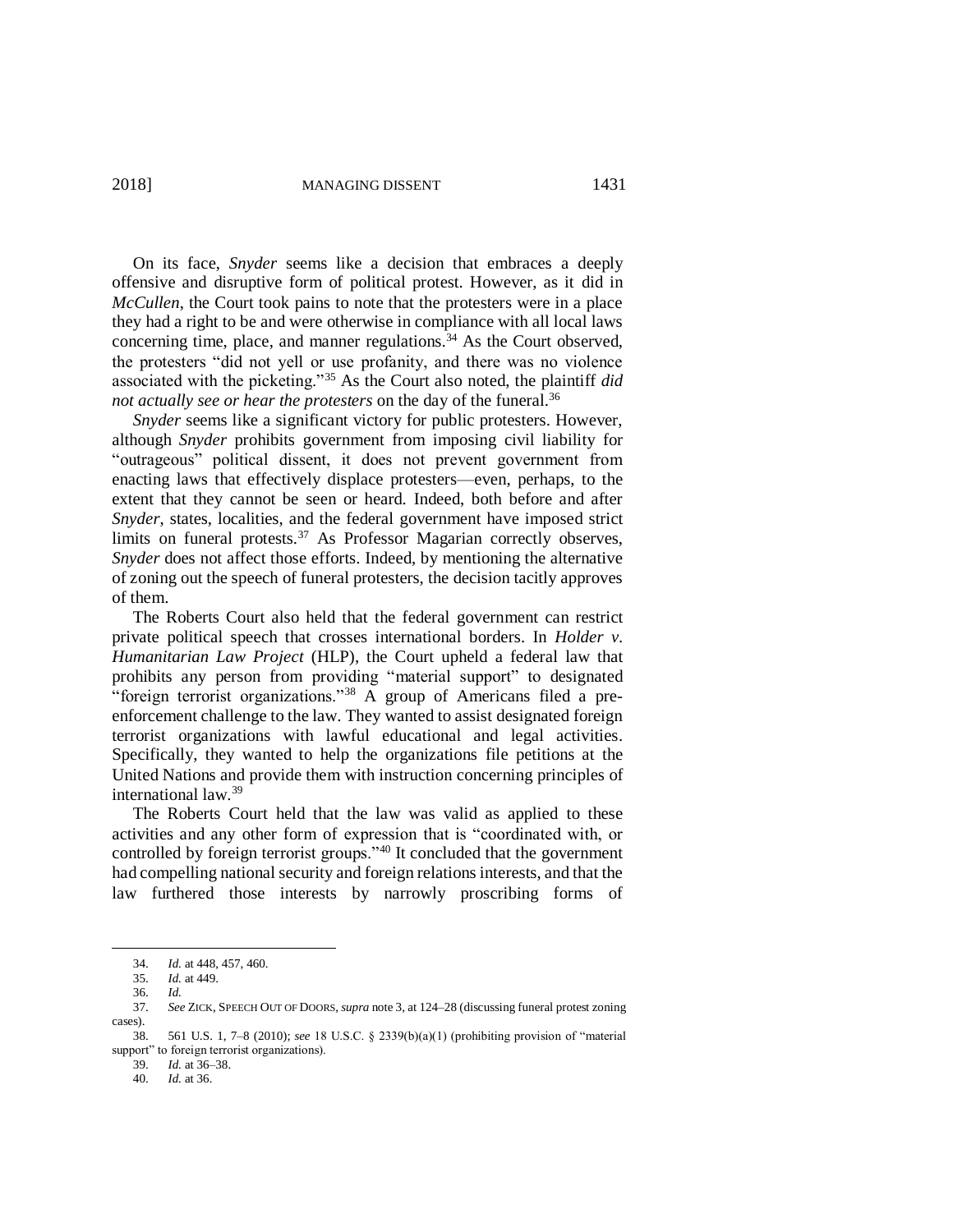"coordinated" expression and association that might indirectly facilitate the violent ends of the foreign terrorist organizations.<sup>41</sup>

Consider, finally, a decision that was handed down after Professor Magarian's book was published, but which also fits the managerial model. In *Packingham v. North Carolina*, the Roberts Court unanimously invalidated a state law that effectively barred released sex offenders from visiting a wide variety of internet websites, including the most popular social network sites.<sup>42</sup> The decision contains soaring dicta about the importance of cyber speech and cyber places.<sup>43</sup> However, the Court's actual holding does nothing to challenge or upset the broad public and private regulatory authority that service providers and others exercise over cyber speech. As it had in in *Snyder*, the *Packingham* Court emphasized that a narrower law targeting certain online activities would likely survive First Amendment scrutiny.<sup>44</sup> More generally, the Court did not question the underlying public-private distinction that permits private owners to restrict speech in ways that would otherwise violate the First Amendment. In other words, for all its lofty dicta, *Packingham* does not announce a public forum doctrine for cyber places. The decision accepts and applies the existing managerial framework for speech in those places.

In sum, with regard to both expression in "government preserves" and private expression, the Roberts Court has applied a managerial approach that allows officials and private actors to continue to exercise significant control over public protest and private expression. It has recognized this authority with respect to public sidewalks, public campuses, international borders, and cyberspaces. First Amendment decisions like *McCullen*, *Snyder*, and *Packingham*, which on the surface appear to embrace broad First Amendment rights, actually do relatively little to protect public or private expression. As Professor Magarian observes, these and other decisions grant public and private authorities broad power to manage speech in a variety of contexts and fora.

## *B. Our Managed Speech Tradition*

As noted, the "managed speech" approach Professor Magarian identifies did not spring forth anew from the Roberts Court. As Professor Magarian observes, on at least a few occasions, in many instances the Roberts Court was applying longstanding First Amendment managerial attitudes,

<sup>41.</sup> *Id.* at 33–37.

<sup>42. 137</sup> S. Ct. 1730 (2017).<br>43 See id at 1735 ("While

<sup>43.</sup> *See id.* at 1735 ("While in the past there may have been difficulty in identifying the most important places (in a spatial sense) for the exchange of views, today the answer is clear. It is cyberspace—the 'vast democratic forums of the Internet' in general . . . .") (citations omitted).

<sup>44.</sup> *See id.* at 1737 (discussing narrower laws).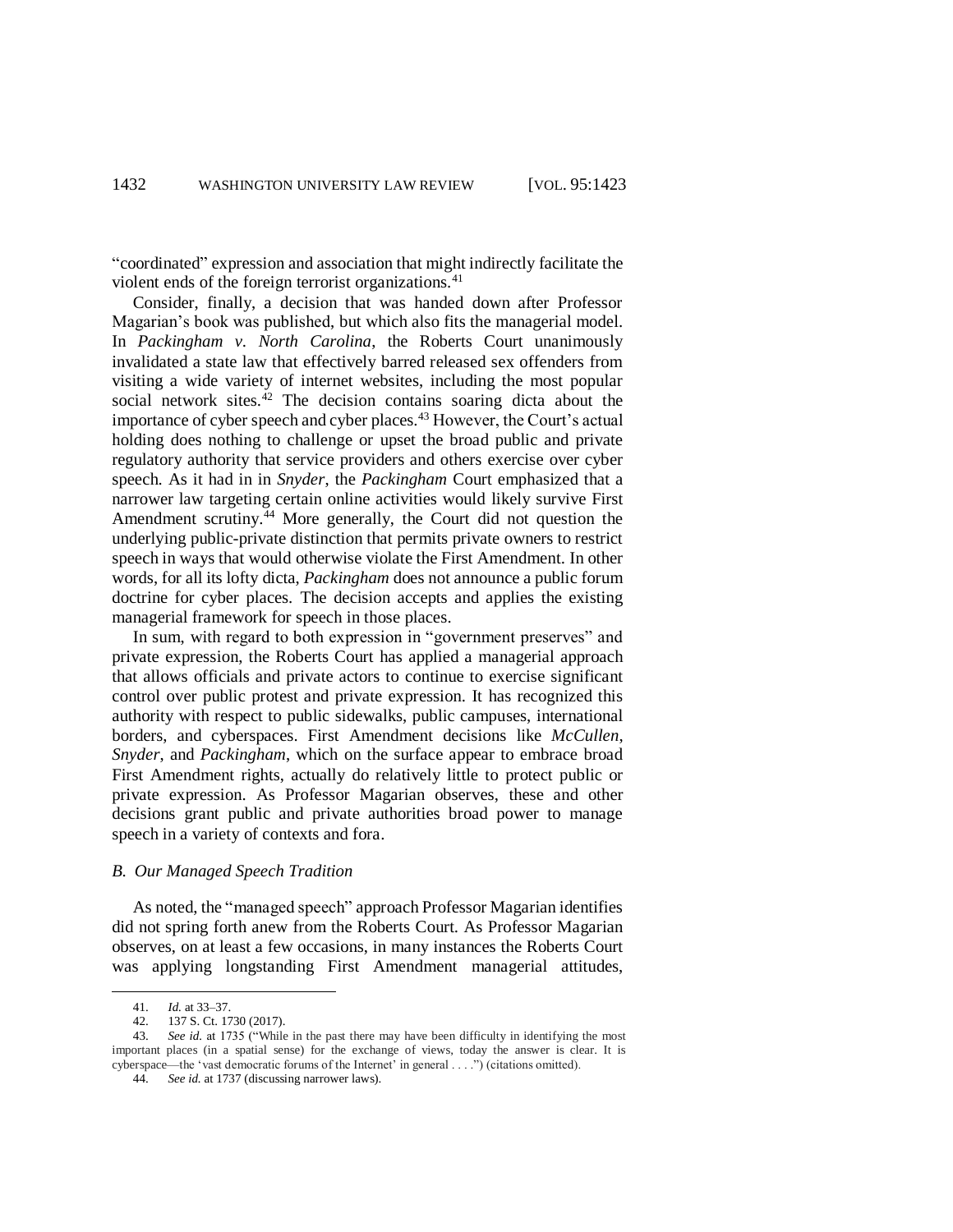principles, and doctrines. With respect to dissent and public protest in particular, the Roberts Court thus far has mostly ratified and applied a managed speech tradition that is deeply rooted in First Amendment jurisprudence. Thus, while its decisions may have exacerbated some of the problems associated with the managerial model, the Roberts Court was hardly working from a blank slate.

# *1. Robust, Uninhibited, Wide Open: Provoking, Inducing Unrest, and Stirring to Anger*

The lore of our First Amendment, in particular the Free Speech Clause, is that it protects vocal, offensive, and disruptive forms of public dissent. Americans boast that the right to offend and disturb is part of the freedom the First Amendment protects, indeed part of an exceptional American speech culture.

This attitude has sometimes been reflected in Supreme Court decisions. In *Terminiello v. City of Chicago*, for example, the Court wrote that speech "may indeed best serve its high purpose when it induces a condition of unrest, creates dissatisfaction with conditions as they are, or even stirs people to anger."<sup>45</sup> The Court went on to note that "[s]peech is often provocative and challenging. It may strike at prejudices and preconceptions and have profound unsettling effects as it presses for acceptance of an idea."<sup>46</sup> In *New York Times Co. v. Sullivan*, which altered the nation's libel laws to create breathing space for criticism of government officials, the Supreme Court wrote that debate on public matters should be "uninhibited, robust, and wide-open."<sup>47</sup>

However, insofar as the First Amendment is concerned, a far more conservative attitude with regard to public expression has typically prevailed. Dissent that induces unrest, stirs to anger, or creates dissatisfaction with the status quo has not received the favored or celebrated status suggested by the rhetoric in cases like *Terminiello* and *Sullivan*. Indeed, First Amendment jurisprudence has long preferred "safer" forms of dissent. Thus, despite the obvious importance of protecting dissent in times of war and conflict, the Supreme Court's World War I-era free speech cases consistently upheld lengthy prison terms for speakers who distributed political pamphlets or made political speeches. Justice Holmes's nowfamous dissents, which objected to the application of the "clear and [present] danger" standard, did so in part because the speakers were "puny

<sup>45.</sup> 337 U.S. 1, 4 (1949).

<sup>46.</sup> *Id.*

<sup>376</sup> U.S. 254, 270 (1964).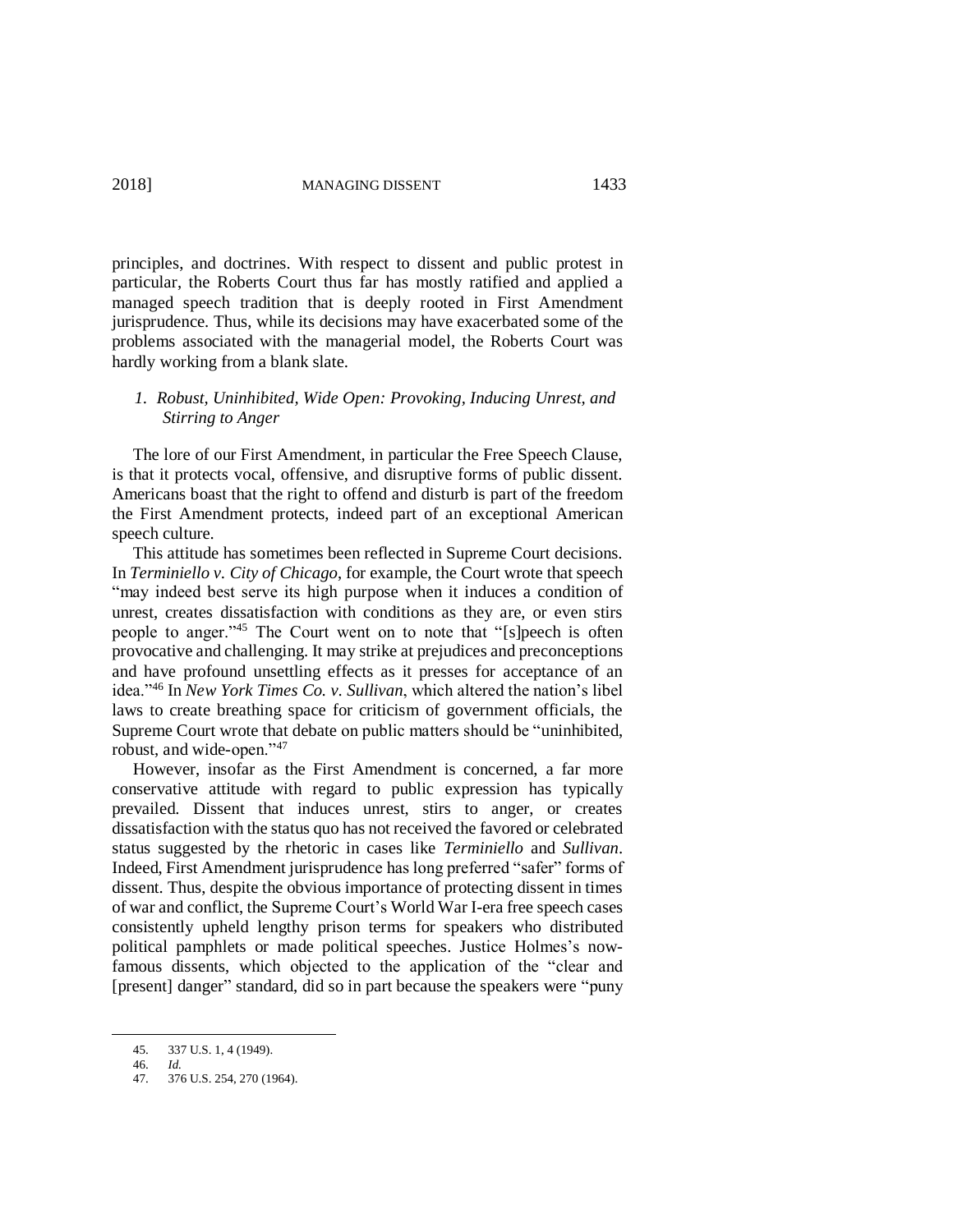anonymities" who conveyed "silly" ideas. <sup>48</sup> Holmes's characterizations suggested that the speech and speakers most worthy of First Amendment coverage and protection were those that posed the least threat to social stability and political order.

Of course, as scholars have noted, officials have tended to give less protection to freedom of speech and other expressive rights during times of war.<sup>49</sup> However, even in its earliest cases upholding public speech rights, the Hughes Court was willing to protect public dissent only if it was carefully managed, didn't stir anyone to anger, and did not threaten any serious disruption. For instance, the Court overturned a breach of peace conviction against a Jehovah's Witness in part because he was "upon a public street, where he had a right to be, and where he had a right peacefully to impart his views to others."<sup>50</sup> There was no evidence, observed the Court, that the speaker's "deportment was noisy, truculent, overbearing or offensive."<sup>51</sup> He demonstrated no "intentional discourtesy."<sup>52</sup> The Witness did not intend to "insult or affront" his public audience.<sup>53</sup> In another early case, the Court observed that epithets and swear words (also known as "fighting words") directed at a person "without a disarming smile" were not entitled to coverage under the Free Speech Clause. <sup>54</sup> In that case, the speaker, another Jehovah's Witness, had the audacity to call a public official a "damn Fascist" and "a God damned racketeer."<sup>55</sup>

To be sure, some of these early decisions were critically important victories for public speech and assembly rights. They established, for example, that speakers had a right to use the public sidewalks and streets to communicate with public audiences. However, they also clearly and consistently indicated that public forms of dissent and protest were more likely to receive coverage and protection under the Free Speech Clause insofar as they did not pose any serious challenge to social order, cause any actual disruption, or threaten the status quo. Thus, a speaker who peacefully and non-truculently communicated on the streets was assured of some First Amendment protection (if not protection from angry mobs). But a speaker who communicated with the intent to offend a public audience, without a "disarming smile," or with the wrong bearing, was not so assured.

 $\overline{a}$ 

53. *Id.* at 309.

55. *Id.* at 569.

<sup>48.</sup> Abrams v. United States, 250 U.S. 616, 629 (1919) (Holmes, J., dissenting); *id.* at 627.<br>49 See generally GEOFFREY R. STONE, PERILOUS TIMES: FREE SPEECH IN WARTIME FROM

<sup>49.</sup> *See generally* GEOFFREY R. STONE, PERILOUS TIMES: FREE SPEECH IN WARTIME FROM THE SEDITION ACT OF 1870 TO THE WAR ON TERRORISM (2004); THOMAS R. REED, AMERICA'S TWO CONSTITUTIONS: A STUDY OF THE TREATMENT OF DISSENTERS IN TIMES OF WAR (2017).

<sup>50.</sup> Cantwell v. Connecticut, 310 U.S. 296, 308 (1940).

<sup>51.</sup> *Id.*

*Id.* at 310.

<sup>54.</sup> Chaplinsky v. New Hampshire, 315 U.S. 568, 573 (1942).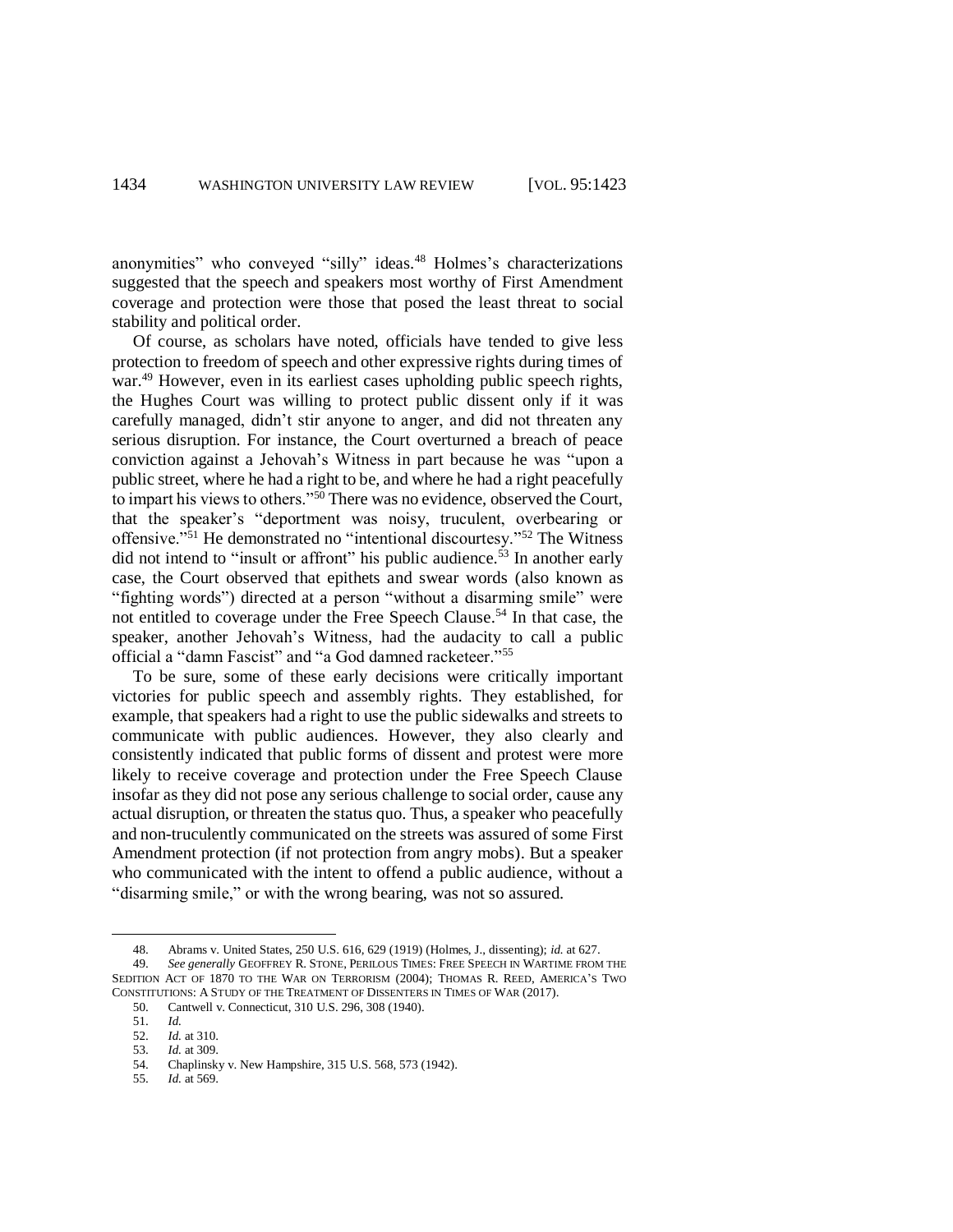2018] MANAGING DISSENT 1435

Later, the Court sanctioned measures designed to protect speakers from hostile crowds who might be offended by their speech or moved to violence because of it. In *Feiner v. New York*, <sup>56</sup> the Court upheld the disorderly conduct conviction of a speaker who called political figures, including President Truman, "bums" and suggested that African-Americans should "rise up" and fight for their equality rights.<sup>57</sup> Feiner was arrested owing to the reaction of onlookers, some of whom were offended or agitated by his speech. His remarks had apparently "stirred up a little excitement."<sup>58</sup> One of the onlookers told police officers on the scene: "If you don't get that son of a bitch off, I will go over and get him off there myself."<sup>59</sup> Instead of arresting the onlooker, the police arrested Feiner—for his refusal to stop speaking when ordered to do so. The Court upheld the conviction, citing the city's overriding interest in "peace and order on its streets."<sup>60</sup>

This pattern, again particularly with regard to public protest and dissent, generally held even during what many view as the heyday of freedom of expression—during the Warren Court and civil rights eras. To be sure, civil rights protesters won important First Amendment victories relating to public dissent. But the movement itself was committed to peaceful methods of protest; the violence and disruption typically came from officials and private parties opposed to the movement. Although in some post-*Feiner* civil rights cases the Court invalidated breach of peace convictions on what seemed like very similar facts, it again emphasized that those assembled were engaged in passive demonstrations and peaceful marches.<sup>61</sup> Although these were significant victories for the protesters and more generally for the civil rights movement, note that they rested on the notion that public dissent and protest was worthy of protection so long as it did not pose any actual risk to public order.

Other cases from the civil rights era adopted a similar perspective concerning the scope of public dissent. The Court upheld the free speech right to engage in a *silent* civil rights protest in a public library reading room. <sup>62</sup> It held that public elementary and junior high school students could wear black armbands in *silent* protest of the Vietnam War—that is, so long as their speech did not "materially disrupt or invade the rights of others."<sup>63</sup>

<sup>56.</sup> 340 U.S. 315 (1951).

<sup>57.</sup> *Id.* at 330 (Douglas, J., dissenting).

<sup>58.</sup> *Id.* at 317.<br>59. *Id.* at 330.

*Id.* at 330.

<sup>60.</sup> *Id.* at 320.

<sup>61</sup>*. See* Edwards v. South Carolina, 372 U.S. 229, 238 (1963) (invalidating breach of peace convictions of civil rights protesters); Cox v. Louisiana, 379 U.S. 536, 545 (1965) (also invalidating breach of peace convictions of civil rights protesters).

<sup>62.</sup> *See* Brown v. Louisiana, 383 U.S. 131, 143 (1966) (overturning convictions of group that refused to leave public library reading room when asked).

<sup>63.</sup> Tinker v. Des Moines Indep. Sch. Dist., 393 U.S. 503, 508 (1969).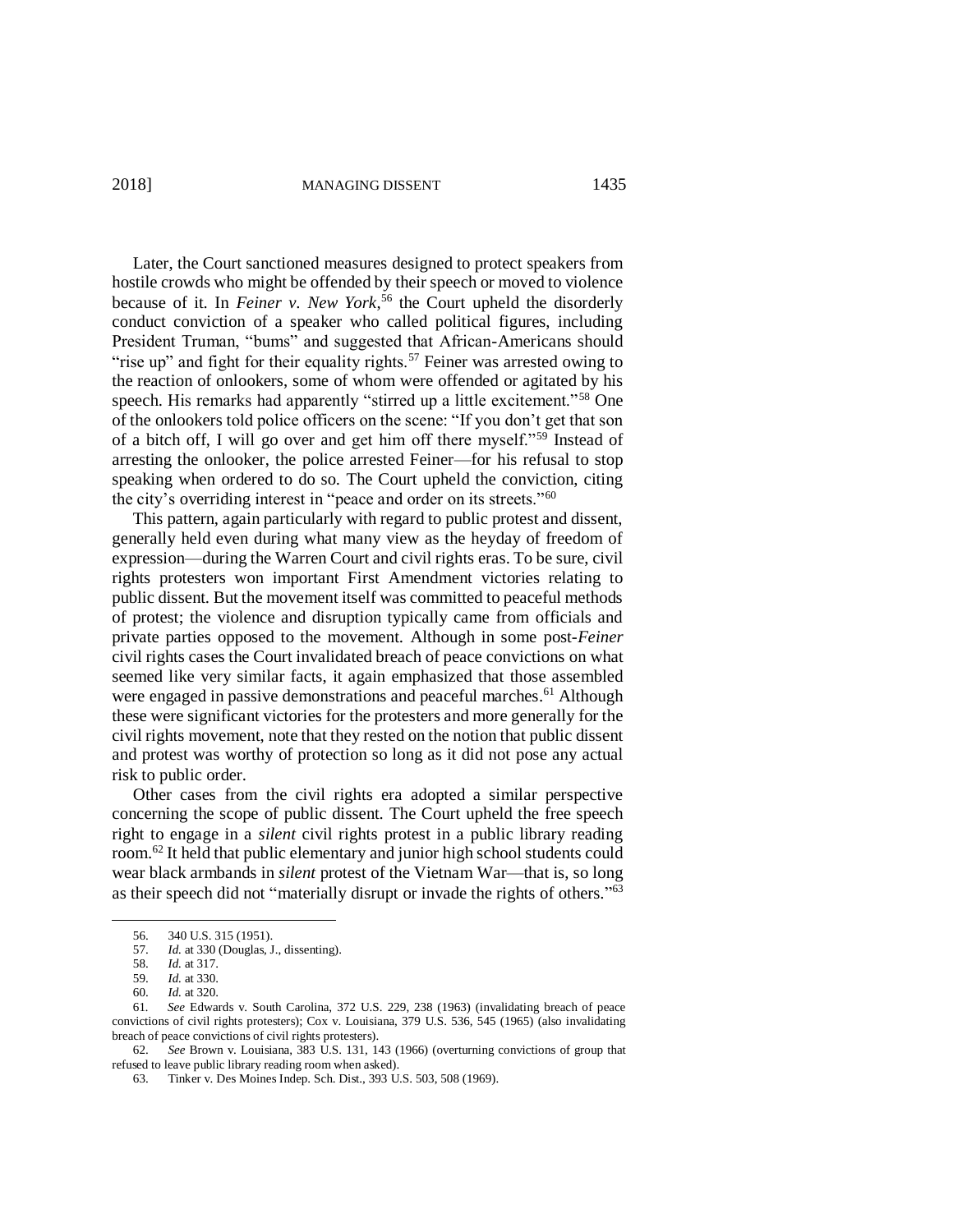But when civil rights protesters got too close for comfort to government buildings such as schools and jailhouses, the Court did not hesitate to uphold their breach of peace and disorderly conduct convictions.<sup>64</sup> And the Court saw no merit in First Amendment challenges to segregation in public accommodations like lunch counters.<sup>65</sup>

I do not mean to suggest that the Warren Court and Burger Court failed to recognize, and even expand upon, First Amendment rights to communicate public dissent and to criticize government. After all, the Court refashioned tort law to permit speakers to engage in robust and sometimes caustic criticism of government.<sup>66</sup> The Court also articulated strong defenses of what might be considered offensive forms of dissent. In *Cohen v. California*, the Court overturned the conviction of a man who wore a jacket emblazoned with the words "Fuck the Draft" into the corridor of a public courthouse—in part, though, because no one in the corridor was apparently stirred to anger or even much disturbed by the jacket. $67$ 

However, despite the liberalization of public speech and dissent rights, First Amendment precedents have not eagerly embraced speech that "created conditions of unrest" or "stirred people to anger."<sup>68</sup> Indeed, our free speech narrative of "uninhibited and wide-open discourse" has actually been more myth than reality—an aspirational story we tell ourselves about robust expressive rights. In fact, the First Amendment has mostly protected speakers who towed a certain line in terms of accepted social and political behavior. Silent protests and expressive activities that did not upset sensibilities have generally been treated as protected speech—but not burning a draft card as part of an otherwise peaceful public protest, protesting near a jail where political prisoners were being held, uttering "dirty words" on the radio as part of a political commentary about language repression, or sleeping overnight in a park near the U.S. capitol. <sup>69</sup> These forms of expression were all considered too "robust," "uninhibited," or "wide-open" to merit full First Amendment protection.

Even *Brandenburg v. Ohio*, <sup>70</sup> which narrowed the standard for "incitement" and created breathing space for political dissent, involved the

70. 395 U.S. 444 (1969).

<sup>64.</sup> *See*, *e.g.*, Adderly v. Florida, 405 U.S. 39, 46 (1966) (upholding trespass convictions of civil rights protesters situated in curtilage of jailhouse).

<sup>65.</sup> *See*, *e.g.*, Garner v. Louisiana, 368 U.S. 157, 163 (1961) (invalidating breach of peace convictions in sit-in case on procedural due process grounds).

<sup>66.</sup> *See* New York Times Co. v. Sullivan, 376 U.S. 254, 270 (1964) (invalidating state libel laws).

<sup>67.</sup> *See* Cohen v. California, 403 U.S. 15, 25 (1971).

<sup>68.</sup> Terminiello v. City of Chicago, 337 U.S. 1, 4 (1949).

<sup>69.</sup> *See* United States v. O'Brien, 391 U.S. 367, 371 (1968) (upholding conviction for public burning of draft card); FCC v. Pacifica, 438 U.S. 726 (1978) (upholding order limiting time of day when indecent speech could be broadcast on the radio); Clark v. Cmty. for Creative Non-Violence, 468 U.S. 288 (1984) (upholding restrictions on overnight camping in national parks).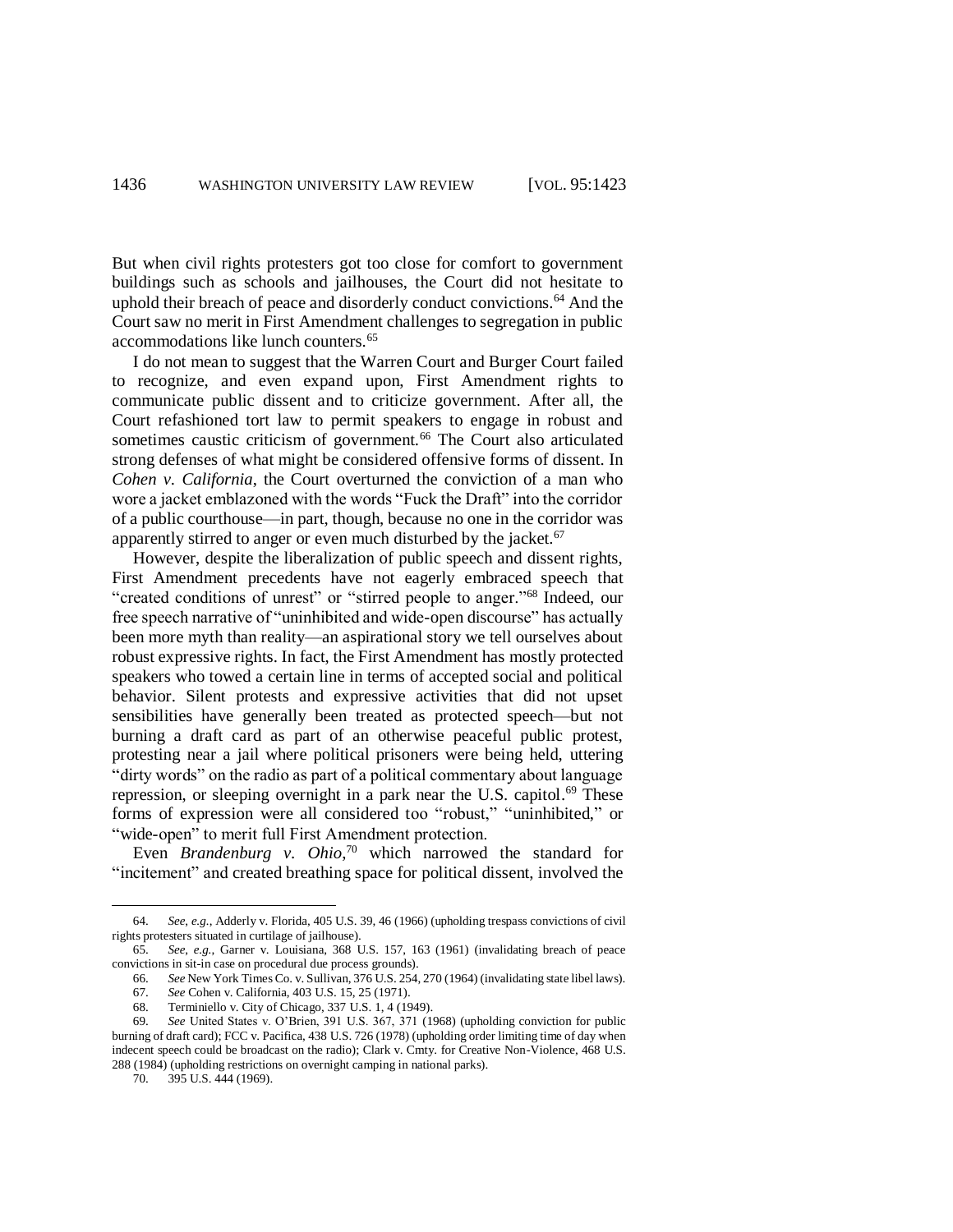sort of "anonymities" Justice Holmes was referring to in his early dissent. A group of KKK members one could only describe as clownishly nonthreatening had burned some crosses in a rural Ohio field.<sup>71</sup> They talked of taking "revengeance" against the government and marching on Washington, D.C. and perhaps other places.<sup>72</sup> Like other public speakers who prevailed in First Amendment challenges, this group was an orderly, non-disruptive, and decidedly non-threatening group.

### *2. The Public Order Management System*

The roots of our managed speech tradition go much deeper than this preference for non-threatening and non-disruptive speakers. First Amendment doctrines relating to speech on public properties and regulation of the time, place, and manner of expression have long reflected this attitude. In general, these doctrines have imposed a public order management system on dissent and protest. They have made it more difficult, and more costly, to engage in public protests and demonstrations.

Public properties and other "government preserves" (as Professor Magarian refers to them) are managed under a regime that combines official control over access to public places with power to enforce content-neutral limits on the "time, place, and manner" of expression in those places.<sup>73</sup> As I have explained at length elsewhere, this "public order management system," which has been in place since the 1970s, has significantly narrowed the scope and contours of our "expressive topography"—the places where expressive activity is allowed to occur—and restricted the ability of speakers to reach intended audiences.<sup>74</sup> Those wishing to engage in disruptive forms of public protest must now run a daunting gauntlet of permit requirements, free speech zones and other physical barricades, aggressive law enforcement tactics, and public order laws.

Although some of these measures have been successfully challenged, courts generally defer to governmental managers' interests in order, safety, and even aesthetics.<sup>75</sup> Under the managerial regime, public contention that disturbs the peace, interferes with residential or personal tranquility, or

<sup>71.</sup> *Id.* at 445.

<sup>72.</sup> *Id.* at 446.

<sup>73.</sup> For a discussion of the challenges this regime poses for public protests, demonstrations, and other events, see generally ZICK, SPEECH OUT OF DOORS, *supra* not[e 3.](#page-1-0)

<sup>74.</sup> *See generally id.* at ch.2 (explaining the management system that affects public expression and the concept of the "expressive topography"); *see also* John D. McCarthy & Clark McPhail, *The Institutionalization of Protest in the United States*, *in* THE SOCIAL MOVEMENT SOCIETY 83 (David S. Meyer & Sydney Tarrow eds. 1998).

<sup>75.</sup> *See*, *e.g*., Cox v. New Hampshire, 312 U.S. 569, 574 (1941); Heffron v. Int'l Soc'y for Krishna Consciousness, Inc., 452 U.S. 640, 650 (1981); Clark v. Cmty. for Creative Non-Violence, 468 U.S. 288, 296 (1984).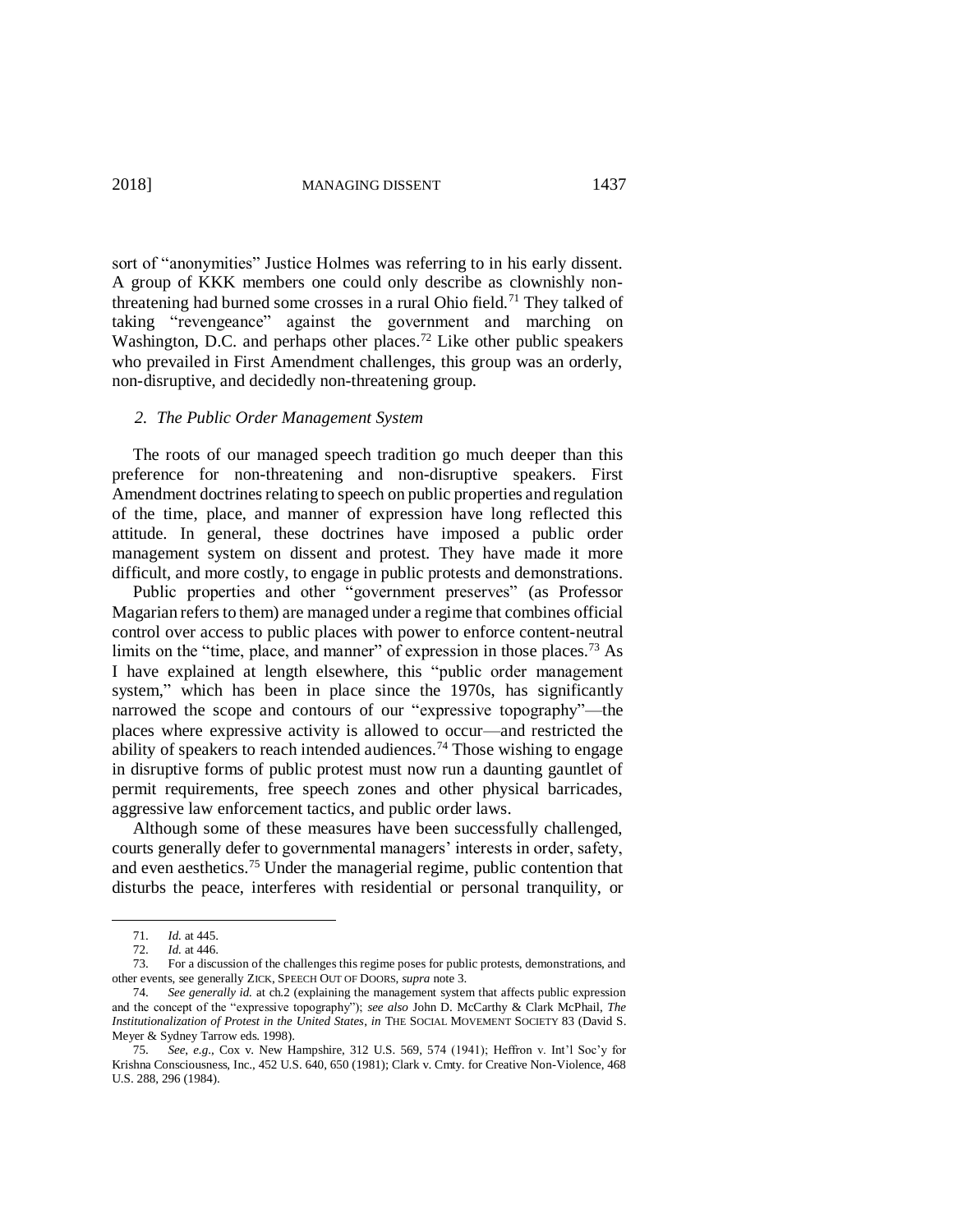proffers speech to unwilling audiences may be restricted or suppressed.<sup>76</sup> This is the regime that governs cases like *McCullen* which, as noted, upheld the sidewalk counselor's free speech claim but left undisturbed the core of the managerial framework.

Constitutional doctrine has been even less protective of dissent and protest in *non-governmental* preserves. In this context, the managerial approach is deeply rooted in principles of state action and private property rights. *Marsh v. Alabama* held that a Jehovah's Witness distributing leaflets on the streets of a "company town" could raise a First Amendment defense to his arrest. <sup>77</sup> However, *Marsh* is an outlier insofar as private properties are concerned. For example, the Court has held that privately owned and operated shopping malls are not part of the First Amendment's expressive topography. Even though these places often operate as the functional equivalent of public streets and plazas, speakers have no access to them for purposes of the First Amendment.<sup>78</sup> The spaces that are meaningfully open for purposes of public dissent and protest are generally limited to the public streets, parks, and most sidewalks.

Despite its dicta concerning the Internet-as-public forum, cases like *Packingham* are governed by this aspect of the managed speech framework. Access to Facebook and Twitter are determined by the private owners and managers of those spaces, as dictated by their terms and conditions. Dissent and protest are obviously allowed in cyberplaces, and at least in some quarters this expression is wide open and robust. But as of this moment, this is a function of the grace of private intermediaries, who are not required to comply with the First Amendment. Profits and public relations, not constitutional principles, determine both how much and what kind of dissent can occur there.

# <span id="page-15-0"></span>*3. Managing Transborder Speech and Association*

Professor Magarian is rightly critical of the Roberts Court's treatment of transborder speech and association rights in *HLP*. However, fear and rejection of "foreign" political expression is yet another basic hallmark of our managed speech tradition.<sup>79</sup> That tradition includes a stunning lack of recognition of the many values relating to cross-border and beyond-border expression.

<sup>76.</sup> *See*, *e.g.*, Frisby v. Shultz, 487 U.S 474, 484 (1984) (recognizing residential privacy and tranquility as substantial interests); Hill v. Colorado, 530 U.S. 703, 717 (2000) (recognizing right of "privacy" in some "confrontational settings").

<sup>77.</sup> 326 U.S. 501, 509 (1946).

<sup>78.</sup> *See* Hudgens v. NLRB, 424 U.S. 507, 520 (1976).

<sup>79.</sup> *See generally* TIMOTHY ZICK, THE COSMOPOLITAN FIRST AMENDMENT: PROTECTING TRANSBORDER EXPRESSIVE AND RELIGIOUS RIGHTS (2014).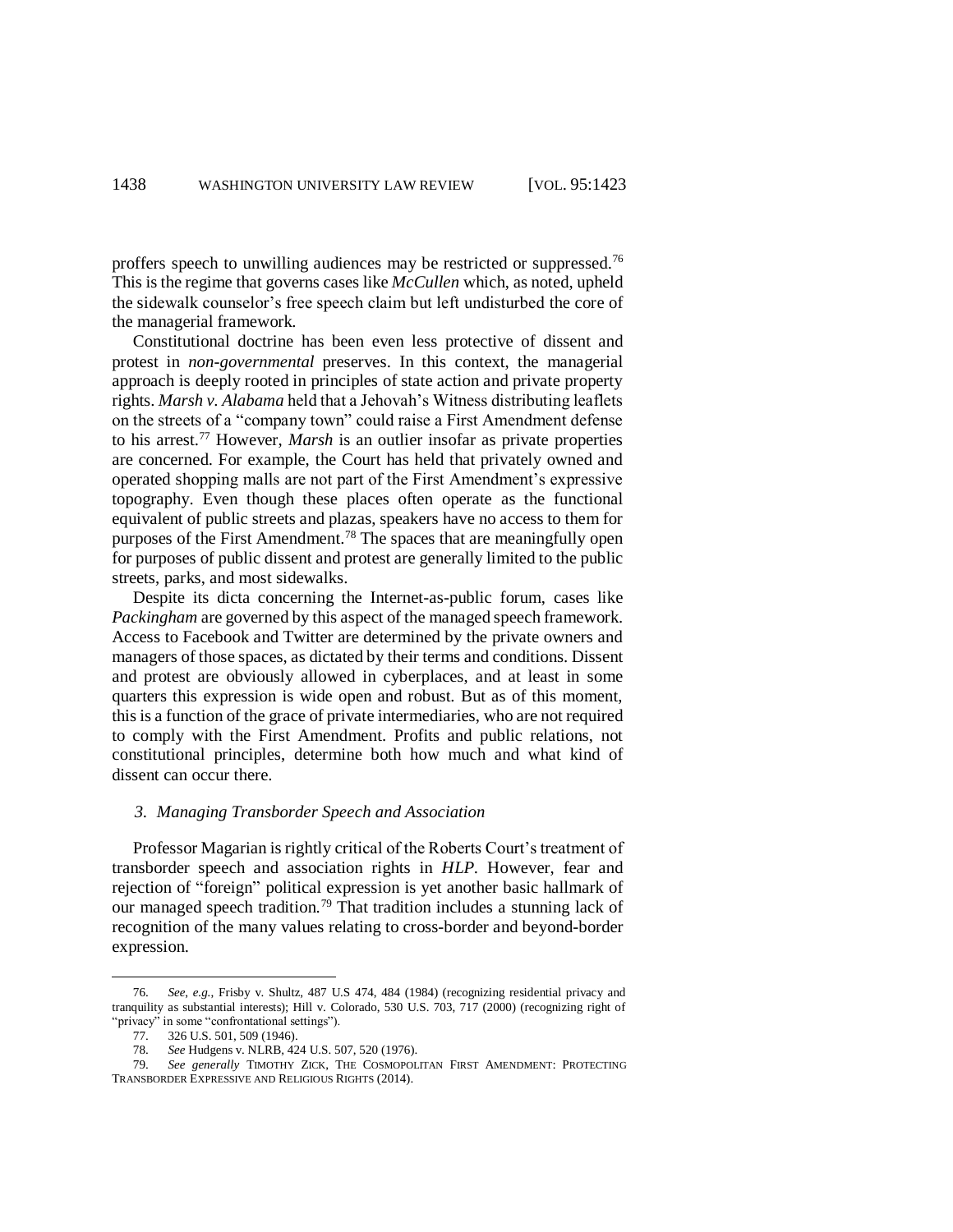At and beyond U.S. borders, First Amendment rights have long been treated as quasi-constitutional rights.<sup>80</sup> The judicial "quasi-recognition" of transborder First Amendment rights has entailed a reluctance to fully recognize and justify these rights; articulation of unique limitations on transborder rights; demotion or devaluation of certain transborder activities, such as the right to travel; substantial reliance on federal immigration and foreign affairs powers; and reflexive deference to national security concerns.<sup>81</sup>

In this particular context, which has long gone nearly unnoticed by First Amendment scholars, courts have provided only the meekest coverage and protection for free speech and associational rights. As I explain elsewhere, the provincial or parochial perspective regarding transborder First Amendment rights extends at least as far back as the founders' own fear of foreign influence.<sup>82</sup> Thus, *HLP* is rooted in a longstanding parochial tradition that treats transborder speech and association as inherently dangerous and generally outside the domain of ordinary First Amendment rules and principles.

In one important respect, in *HLP,* the Roberts Court expanded the government's traditional degree of control with regard to cross-border speech and association. The Court retreated from Cold War precedents that had recognized the right to join associations that conducted peaceful political activities.<sup>83</sup> Thus, the Roberts Court authorized the government to use the "material support" law to prosecute political collaboration even where the government had not proven any intent to further the violent and criminal activities of the organization. In this sense, *HLP* exacerbated the difficulties Americans face when they seek to communicate or associate with persons and institutions located beyond U.S. borders.

Professor Magarian ably chronicles the Roberts Court's embrace of "managed speech." As he shows, the Court has not been a full-throated champion of outsiders, disruptive protesters, and other dissidents. Even decisions that have enforced the First Amendment rights of such individuals have done so only insofar as they act in ways that do not challenge or upset social order and stability. However, in most instances, particularly with regard to public dissent and protest, the Roberts Court was working within a longstanding managed speech framework.

<sup>80.</sup> *See id.* at 70–74.

<sup>81.</sup> *Id.* at 71.

*Id.* at 62–66.

<sup>83.</sup> *See, e.g.*, Scales v. United States, 367 U.S. 203, 229 (1961) (holding that mere association with a group that uses unlawful means to achieve its ends does not forfeit First Amendment associational rights).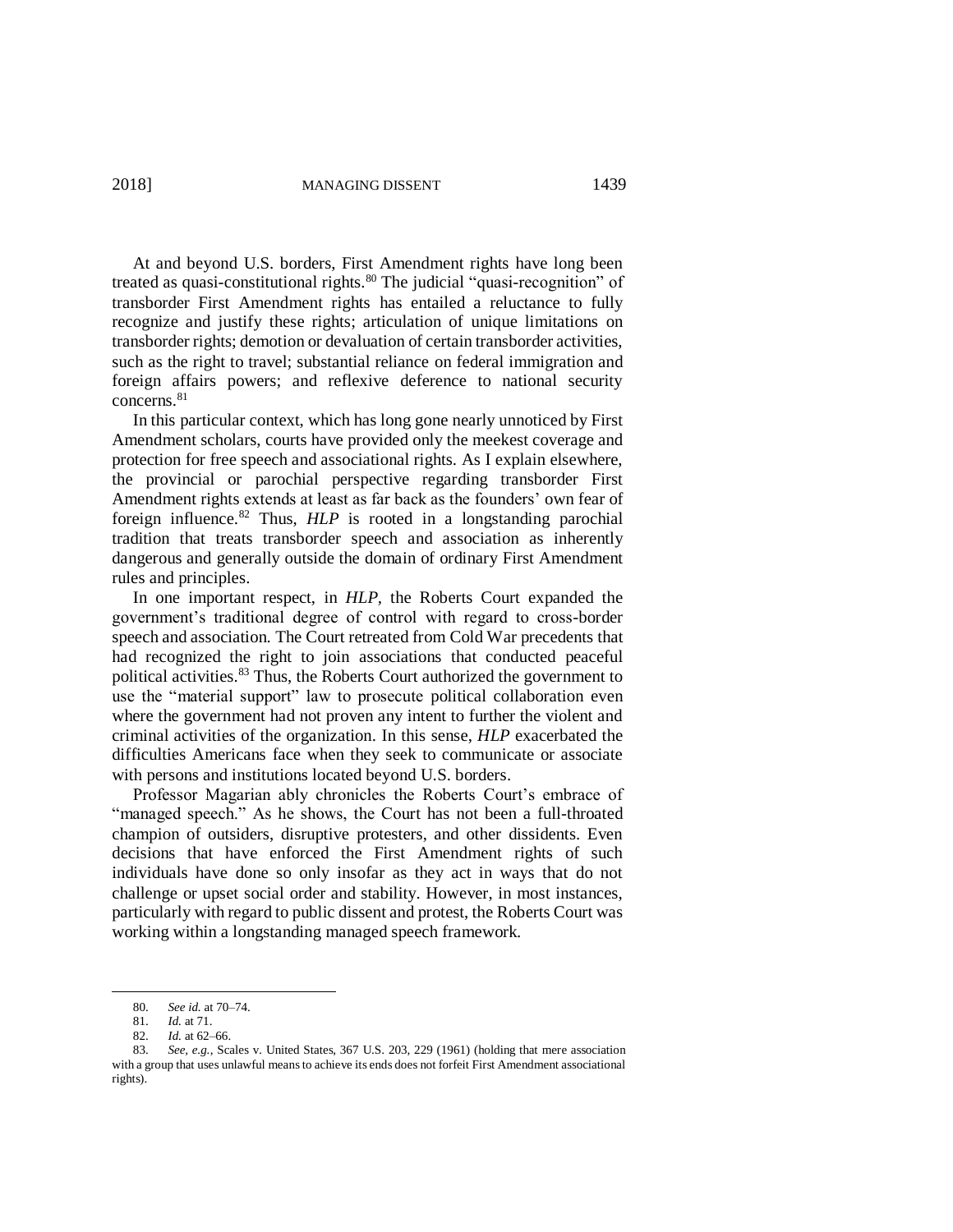#### II. MANAGED DISSENT BEYOND THE ROBERTS COURT

Managed speech principles are deeply ingrained not just in First Amendment jurisprudence but in American free speech culture more generally. This Part examines some recent examples of efforts to control public dissent and protest in the managed speech tradition. Recent proposals for limiting or suppressing public protests and demonstrations, campus dissent, and professional athletes' symbolic expressions of dissent, show the extent to which the managed speech approach has penetrated American free speech culture. In each of these examples, dissent and protest are being actively managed by public and private actors who wish to impose order and stability. Although constitutional doctrines and principles provide the framework under which protest and dissent are managed in these contexts, courts have played only a small role. The examples highlight both the extent to which our speech is managed speech and the challenges for Professor Magarian's conception of "dynamic diversity."

## *A. Curbing Public Protests*

I have already mentioned the managerial controls that are authorized under the First Amendment's public forum and time, place, and manner doctrines. In response to some recent public protests, state officials have proposed even tighter and more restrictive measures, all designed to tame and curb public protest. Many of these measures have not yet become law. However, the mere fact of their introduction is indicative of a shift toward imposing greater control over public dissent and protest. Whether they become law today, future public protests will likely provide an impetus for revisiting these and similar proposals.

In general, the measures, which have been proposed in eighteen states thus far, would make public protest more difficult, more expensive, or even physically dangerous. They include the following:

Making it a felony to block a highway;

• Significantly increasing the amount of civil fines for obstructing traffic or trespassing;

• Authorizing police to shut down public protests, including by "any means necessary;"

Making it a crime to leave an "unlawful assembly;"

• Allowing businesses to sue individuals who target them with protests;

Increasing fines for "mass picketing" behavior;

• Prohibiting the wearing of masks, robes, or other disguises during public protests and demonstrations;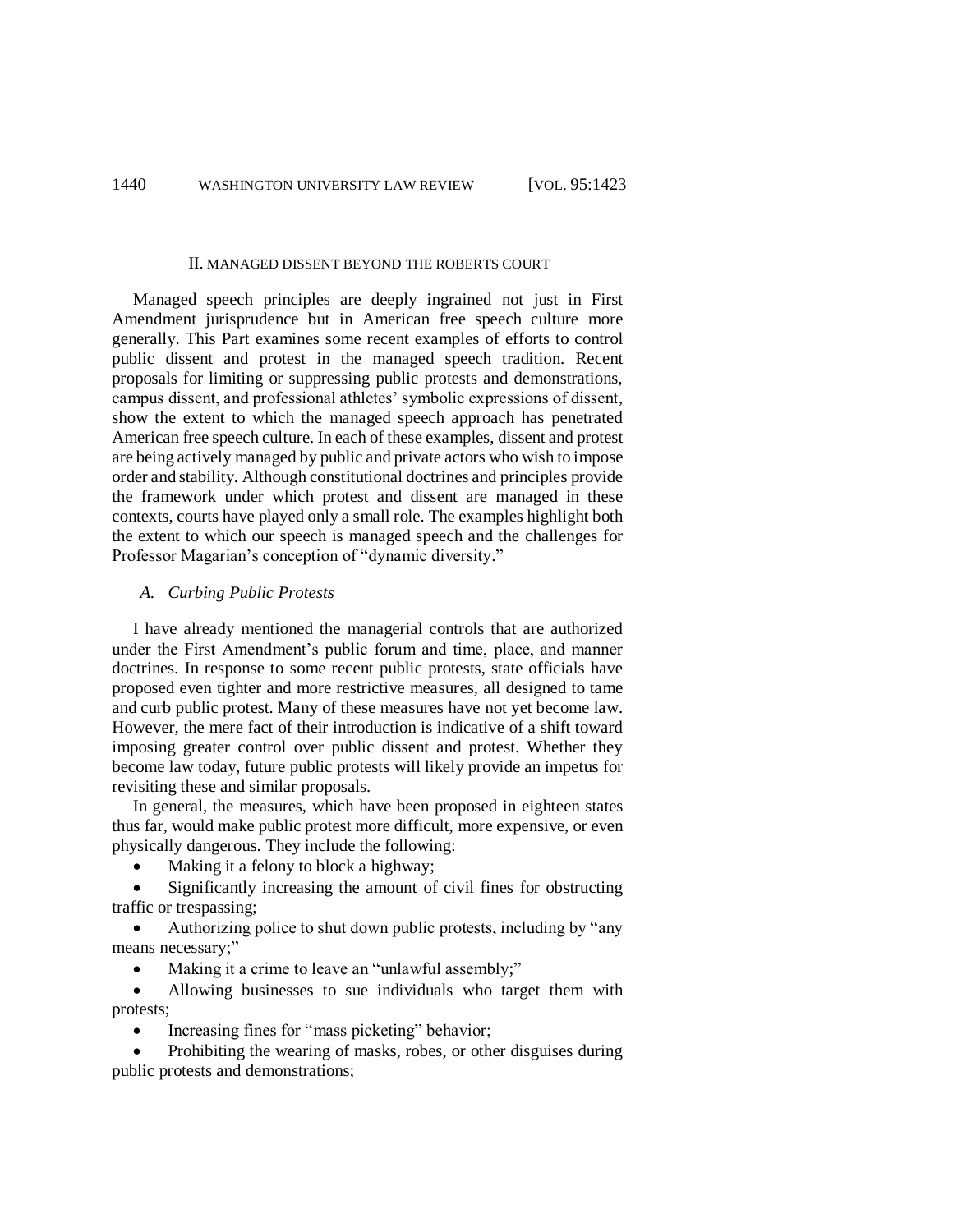$\overline{a}$ 

• Permitting localities to charge protesters for the costs of policing events;

• Exempting drivers from liability if they strike protesters under certain circumstances;

• Pursuing protesters under anti-racketeering laws, including asset forfeiture provisions;

• Making it a crime to threaten, intimidate, or retaliate against current or former state officials; and

Requiring public community colleges and universities to expel any student convicted of participating in a violent riot.<sup>84</sup>

The national clamp down on protest and dissent has generated both domestic and international criticism. In the U.S., civil libertarians have objected that public officials are seeking to deter public dissent by criminalizing acts of public protest. In the international arena, the United Nations published a report suggesting that lawmakers in the U.S. were placing basic human rights relating to freedom of speech and assembly in jeopardy.<sup>85</sup>

Some of the measures would likely violate the First Amendment, which may partly explain why they have not become law. Measures aimed directly at suppressing particular protests, that apply racketeering laws to even peaceful protests, that require protesters to cover the full cost of policing lawful demonstrations, and that release drivers from liability for running down protesters so long as they did so only negligently, have the purpose or likely effect of criminalizing or otherwise punishing lawful expressive activities. At least in most applications, such laws would likely violate the First Amendment.

However, under the managerial framework discussed earlier, some of the proposals might well survive First Amendment scrutiny. Many measures already on the books, including permitting requirements and financial indemnification provisions, significantly burden public protests and demonstrations. Some of the proposed additional burdens, including increased fines and criminal penalties for seemingly minor offenses, would make it more difficult to mount effective public protests. This burden would be measured against the state's interests in maintaining public order and

<sup>84.</sup> These examples are reported in Christopher Ingraham, *Republic Lawmakers Introduce Bills to Curb Protesting in at Least 18 States*, WASH. POST (Feb. 24, 2017), https://perma.cc/HTG5-NRVW and Traci Yoder, *New Anti-Protesting Legislation: A Deeper Look*, NAT'L LAW. GUILD (Mar. 2, 2017), https://perma.cc/P5UT-6MMV.

<sup>85.</sup> *See* Harriet Agerholm, *More Than 20 US States Have Cracked Down on Protests Since Donald Trump's Election*, INDEPENDENT (May 9, 2017, 1:23 PM),<https://perma.cc/MKU4-6RK8> (quoting UN report).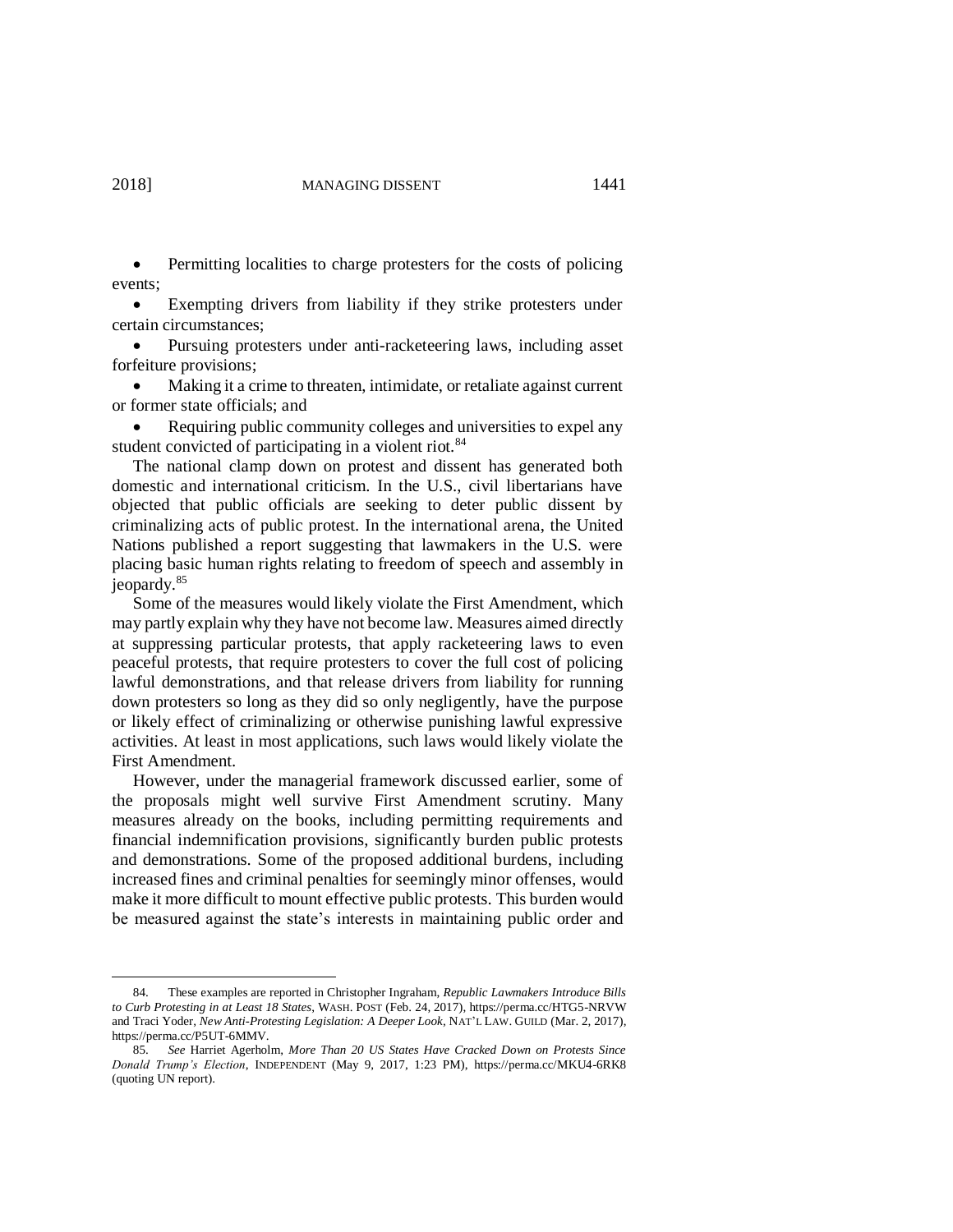safety. When such balancing occurs, courts often defer to officials charged with keeping peace and order.

My point is not to litigate the constitutionality of these proposals. Whether or not they would survive First Amendment scrutiny, the bills express an unambiguous desire to crack down on and curb public dissent. As noted earlier, many of the measures were introduced in direct response to particular protests, including minimum wage demonstrations, indigenous protests of the Standing Rock pipeline, Black Lives Matter protests in Ferguson, Missouri, and protests relating to Donald Trump's election as the nation's forty-fifth president. <sup>86</sup> The Ferguson protests were marked by violence and looting, which of course can be proscribed. But it is telling that, in each instance, the reaction to protest events was to find ways to punish or deter even peaceful but sometimes disruptive forms of dissent and protest.

Of course, in times of public turmoil, it is not unusual to see some degree of backlash against dissenters and protesters. Jehovah's Witnesses, labor picketers, and others who challenged the status quo have faced measures designed to curb their public dissent and protect activities.<sup>87</sup> During the civil rights era, various measures were adopted or enforced, particularly in southern states, to prohibit civil rights organizations from organizing, forming, protesting, and criticizing government. <sup>88</sup> In general, public unrest and division tend to give rise to anti-protest measures. These recent examples show that the managerial impulse runs deep and is especially likely to be triggered during eras of sharp public contention.

<sup>86.</sup> *See* Alexander Sammon, *A History of Native Americans Protesting the Dakota Access Pipeline*, MOTHER JONES (Sep 9, 2016, 6:16 PM), https://perma.cc/RBU2-SESY (examining the events that led to the pipeline protests); Monica Davey & Julie Bosman, *Protests Flare After Ferguson Police Officer Is Not Indicted*, N.Y. TIMES (Nov. 24, 2014), https://www.nytimes.com/2014/11/25/us/fergusondarren-wilson-shooting-michael-brown-grand-jury.html (explaining events that led to the Ferguson protests); Gregory Krieg, *Police Injured, More Than 200 Arrested at Trump Inauguration Protests in DC*, CNN (Jan. 21, 2017, 4:06 AM), https://perma.cc/5AZ4-445S (examining events surrounding arrests of protesters at Trump inauguration).

<sup>87.</sup> For descriptions of early cases involving restrictions on the expressive rights of Jehovah's Witnesses, see Stephen M. Feldman, *The Theory and Politics of First Amendment Protections: Why Does the Supreme Court Favor Free Expression Over Religious Freedom?*, 8 U. PA. J. CONST. L. 431, 443–51 (2006). Daniel Hildebrand, *Free Speech and Constitutional Transformation*, 10 CONST. COMMENT. 133, 150–59 (1993); *see also* Lovell v. City of Griffin, 303 U.S. 444, 451–52 (1938) (invalidating ordinance prohibiting distribution of literature on public streets). For a discussion of early limits on labor picketing, see DAVID RABBAN, FREE SPEECH IN ITS FORGOTTEN YEARS 1870–1920 (1999).

<sup>88.</sup> *See* Cox v. Louisiana, 379 U.S. 536, 545 (1965) (invalidating the conviction of a leader of civil rights group seeking to protest racial segregation); N.Y. Times Co. v. Sullivan, 376 U.S. 254, 270 (1964) (invalidating state libel laws); Edwards v. South Carolina, 372 U.S. 229, 238 (1963) (invalidating breach of peace convictions against civil rights protesters); NAACP v. Button, 371 U.S. 415, 429 (1963) (invalidating Virginia law that restricted solicitation of clients for purposes of challenging racial segregation in public schools); Garner v. Louisiana, 368 U.S. 157, 163 (1961) (invalidating breach of peace convictions in sit-in case on procedural due process grounds).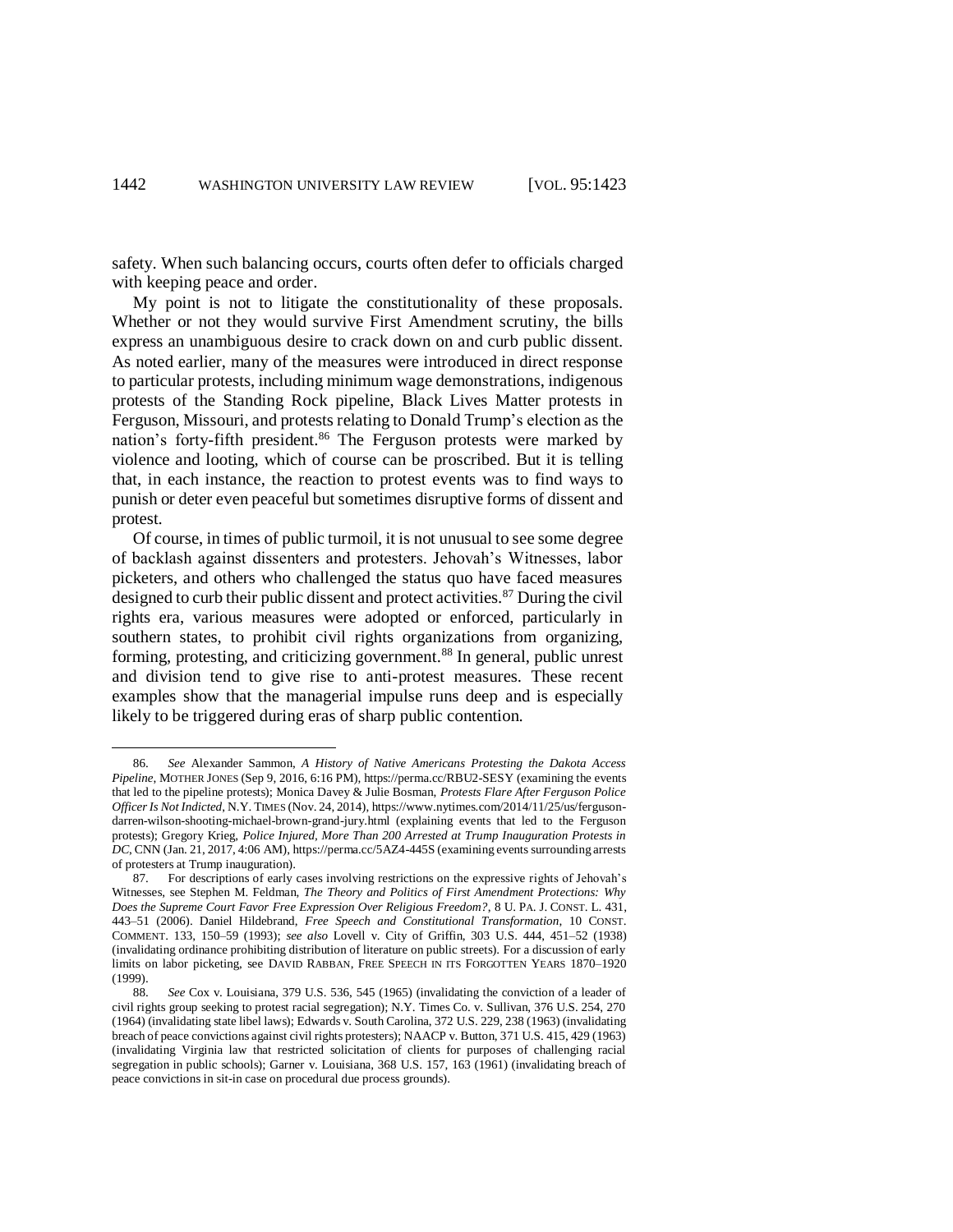2018] MANAGING DISSENT 1443

We appear to have entered another such era. To the extent cultural and political attitudes concerning dissent emanate from the top, President Trump's actions and rhetoric have contributed to the backlash. As President, Trump has signed executive orders authorizing significant funding for militarizing local police forces. <sup>89</sup> The Justice Department has aggressively investigated and prosecuted anti-Trump inaugural protesters under "conspiracy to riot" laws that carry substantial prison terms.  $90$ President Trump has also blocked dissenting voices from his Twitter account, precipitating a First Amendment lawsuit. <sup>91</sup> Further, as discussed below, President Trump has weighed in multiple times against NFL players who silently protested during pre-game renditions of the national anthem.<sup>92</sup> The president has suggested that the players be fired or suspended for their acts of dissent.<sup>93</sup>

Public rhetoric matches these actions. Candidate Trump invited attendees at his campaign rallies to literally "rough up" protesters.<sup>94</sup> Throughout the 2016 presidential campaign, Trump fashioned himself the "law and order" candidate.<sup>95</sup> The Trump Administration has refused to condemn violence against certain protesters. <sup>96</sup> In the wake of Black Lives Matter protests across the nation, the Federal Bureau of Investigation has listed "black identity extremism" as a domestic terrorism threat.<sup>97</sup> The Administration has steadfastly supported law enforcement officers in their policing of public protests—including, as noted, by providing federal funds for military equipment for use at public demonstrations.

These bills, actions, and anti-dissent rhetoric are all part of the broader managed speech framework. The proposed laws are rooted in the jurisprudence of managed speech, which grants officials broad authority to

<sup>89.</sup> Adam Goldman, *Trump Reverses Restrictions on Military Hardware for Police*, N.Y. TIMES (Aug. 28, 2017), https://www.nytimes.com/2017/08/28/us/politics/trump-police-military-surplus-equip ment.html.

<sup>90.</sup> Zick, *Protests in Peril*, *supra* note [11.](#page-3-0)

<sup>91.</sup> Carlos Ballesteros, *Trump Violates First Amendment by Blocking Critics on Twitter*, *Legal Experts Say*, NEWSWEEK (Nov. 16, 2017, 1:21 PM), https://perma.cc/NZ3N-DAAD.

<sup>92.</sup> *See infra* Section II.C.

<sup>93.</sup> Associated Press, *Trump Says NFL Players Should be Fired for Anthem Protests*, N.Y. TIMES (Sept. 23, 2017), https://www.nytimes.com/2017/09/23/sports/trump-nfl-colin-kaepernick-.html.

<sup>94.</sup> Jenna Johnson & Mary Jordan, *Trump on Rally Protester: "Maybe He Should Have Been Roughed Up*," WASH. POST (Nov. 22, 2015), https://perma.cc/9632-GM49.

<sup>95.</sup> David A. Graham, *The Shaky Basis for Trump's "Law and Order" Campaign*, ATLANTIC (July 12, 2016), https://perma.cc/DQ7N-NQ4H.

<sup>96.</sup> For instance, President Trump was slow to object after Turkish President Recep Tayyip Erdogan's security detail beat American protesters in Washington, D.C. *See* Laurel Raymond, *Trump Still Silent Two Days After Protesters in DC Were Brutally Assaulted by Turkish Security*, THINKPROGRESS (May 18, 2017, 3:59 PM), https://perma.cc/8Y5Y-PS34.

<sup>97.</sup> Khaled A. Beydoun & Justin Hansford, *The F.B.I.'s Dangerous Crackdown on 'Black Identity Extremists*,' N.Y. TIMES (Nov. 15, 2017), https://www.nytimes.com/2017/11/15/opinion/blackidentity-extremism-fbi-trump.html.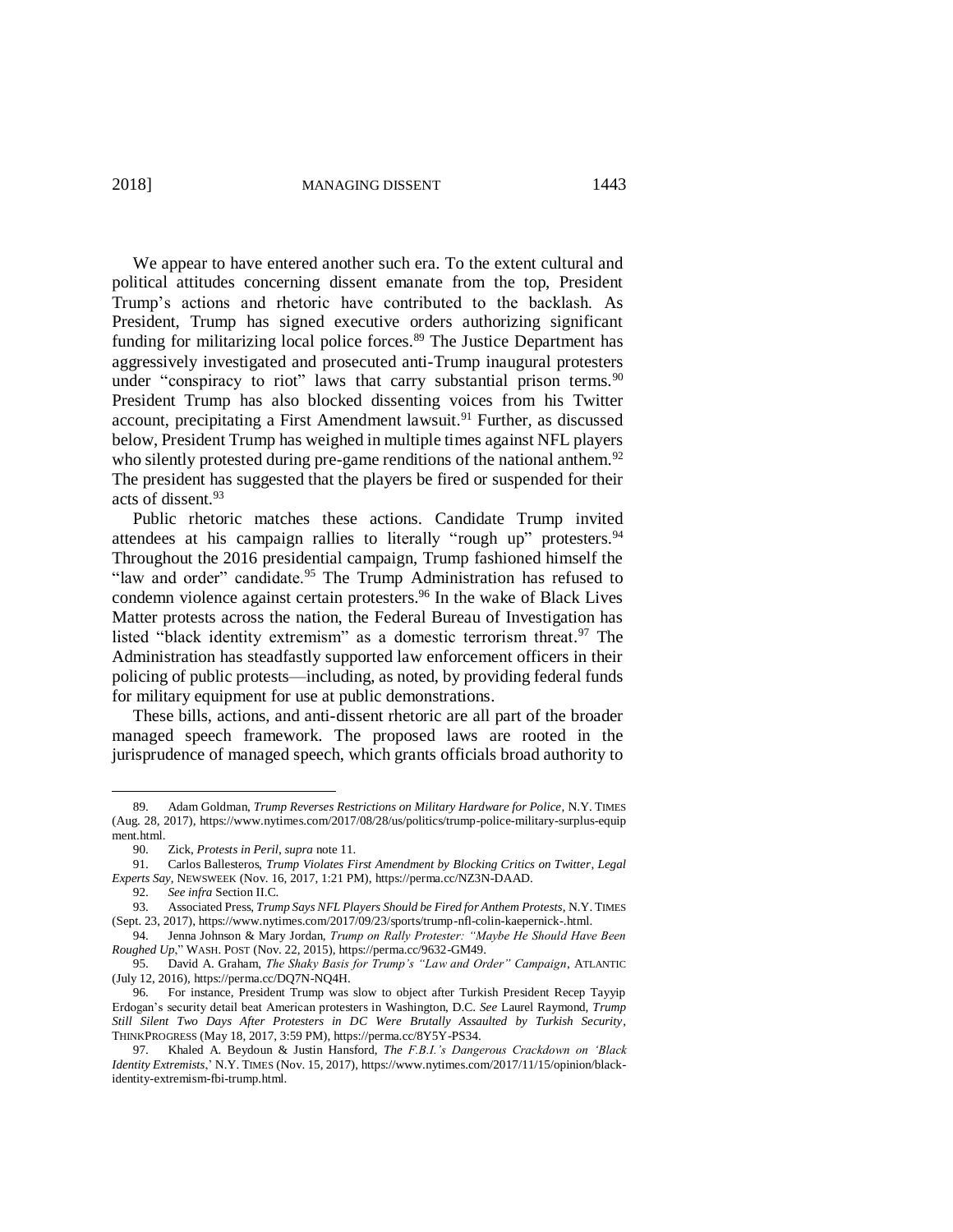control public dissent and protest. The Administration's acts and antiprotest rhetoric are also redolent of the traditional preference for silent, nondisruptive, and non-threatening forms of dissent. The unmistakable message is that even minor acts of civil disobedience will be met with severe punishment. These acts and attitudes chill dissent by suggesting the possibility of harsh penalties or even bodily injury for those who step out of line. They blur the space between peaceful protest and racketeering, and between lawful dissent and terrorism.

Public opinion polling suggests that Americans, while supportive of free speech generally, are somewhat ambivalent about certain forms of dissent. For example, in a recent poll, a majority responded that a person who burns the U.S. flag should lose their citizenship and that controversial speakers should be banned from campus if students are likely to engage in violent protests in response to the speaker's presence. <sup>98</sup> Polling also suggests that Americans are ambivalent about protest movements. As one organization that tracks public opinion regarding protest movements has observed, "the public's overall attitude regarding mass demonstrations seems to range from skepticism to outright condemnation."<sup>99</sup> This is true regardless of the movement's agenda. Thus, civil rights, anti-war, and economic justice mass protests have all received similarly low levels of support from the American public. In sum, at least according to opinion polls, Americans prefer managed dissent to protest that upsets, stirs to anger, or unsettles.<sup>100</sup>

These examples and findings show that the Supreme Court is not the only institution that has adopted and enforced a managed speech framework. Backed by the public order management system and a measure of public opinion, legislators have proposed increasingly speech- and assembly-suppressive laws. Executive officials have aggressively pursued anti-government protesters. The prevailing attitude concerning public contention and dissent seems to be this: public protest and dissent should be allowed, so long as it does not block intersections, keep individuals from attending scheduled events, take up too much space, get too close to intended audiences, make too much noise, or cost too much to police.

<sup>98.</sup> *See* Emily Ekins, *The State of Free Speech and Tolerance in America*, CATO INST. (Oct. 31, 2017),<https://perma.cc/FK4D-PZCR> (reporting findings of Recent Cato Institute survey of public attitudes concerning free speech).

<sup>99.</sup> Roper Center for Public Opinion Research, *Going Too Far: The American Public's Attitudes Toward Protest Movements*, CORNELL UNIV., https://perma.cc/2A7M-759Z. (last visited Apr. 5, 2018). 100. *Id.*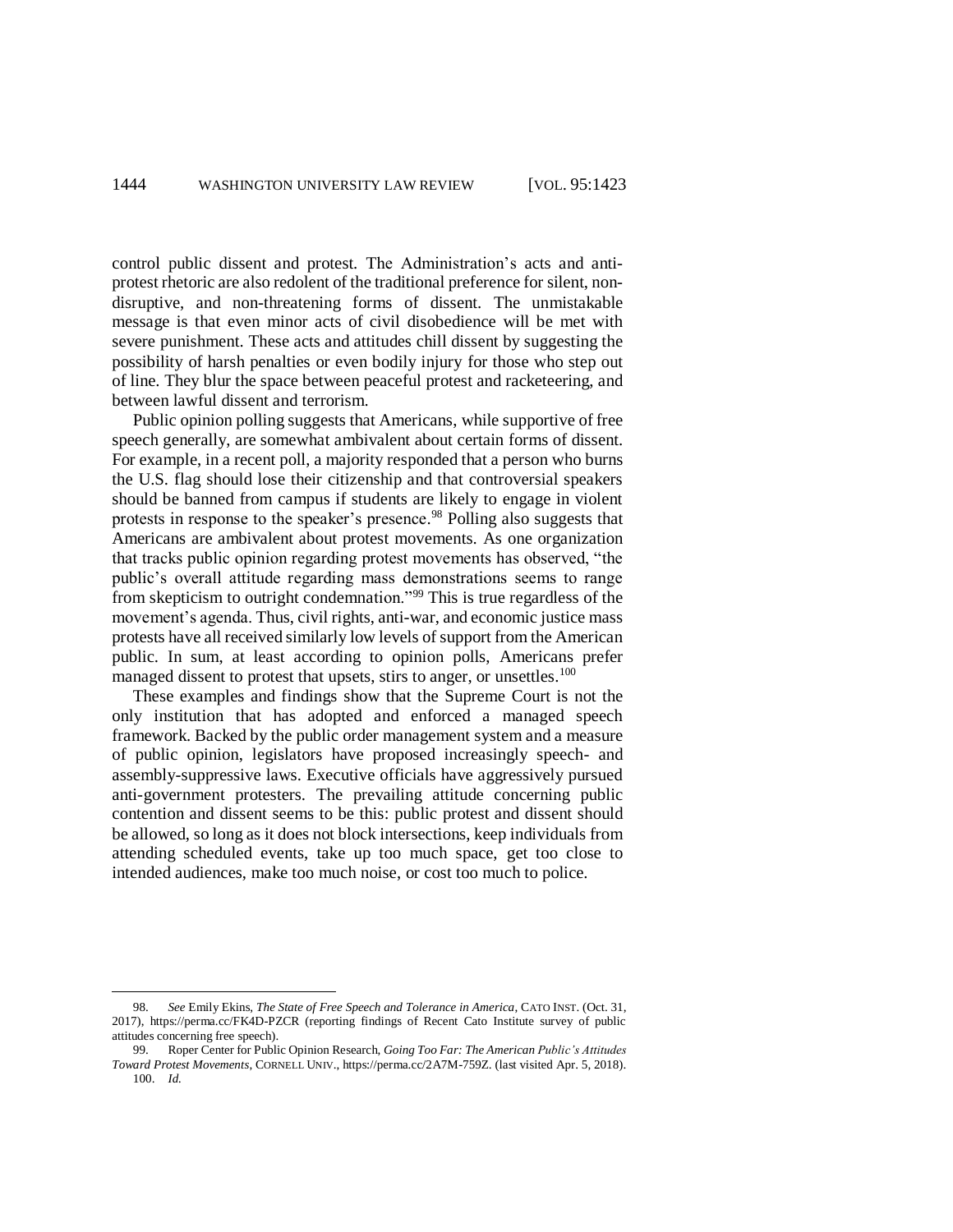### *B. Managing Campus Dissent*

<span id="page-22-0"></span>In the United States, there is a long tradition of dissent and protest on public university campuses.<sup>101</sup> As has been true outside the campus gates, there have been efforts to crack down on dissident expression and protest in particular, during the civil rights and Vietnam eras.<sup>102</sup> Contrary to suggestions that colleges were once open forums for expression, and have only recently become less supportive of free expression, campuses have actually experienced significant bouts of repression. As many have observed, public universities are facing new challenges in terms of student dissent and protest. The subject has received considerable attention in various media, and I will not attempt to examine campus free speech controversies in detail. I will focus instead on some of the most salient aspects of the management of campus dissent.

### *1. The Campus Order Management System*

Public universities are unique places. Unlike other public properties, such as streets and parks, they exist primarily to ensure that students receive proper instruction and education in various disciplines. That said, as public institutions, universities are presumably subject to at least some of the constraints imposed by the First Amendment. Thus, students enjoy some free speech, association, press, and petition rights on campuses.<sup>103</sup> Those rights may of course be tempered or even restricted by the institution's interests in order, safety, and academic freedom.

During the 1960s, university campuses experienced significant disruption as a result of civil rights protests.<sup>104</sup> The Free Speech Movement at the University of California at Berkeley originated as a result of students' clashes with administrators, who had prohibited public protests except in certain areas on campus.<sup>105</sup> In particular, the students objected to the designation of small free speech areas that could be used for student protests. The Free Speech Movement ultimately prevailed against these

<sup>101.</sup> For an overview of student activism from the American Revolution to the 1950s, see SEYMOUR MARTIN LIPSET, REBELLION IN THE UNIVERSITY chs.4–5 (1976). I will focus on *public* institutions, which are formally governed at least to some extent by the First Amendment. However, my criticisms of managed speech on campus apply also to private colleges and universities, which generally express their commitment to First Amendment principles and values.

<sup>102.</sup> *See generally* KENNETH J. HEINEMAN, PUT YOUR BODIES UPON THE WHEEL: STUDENT REVOLT IN THE 1960S (2001).

<sup>103.</sup> *See generally* Mary-Rose Papandrea, *The Free Speech Rights of University Students*, 101 MINN. L. REV. 1801 (2017).

<sup>104.</sup> *See* HEINEMAN, *supra* not[e 102.](#page-22-0)

<sup>105.</sup> For an account of the Berkeley Free Speech Movement, see ROBERT COHEN & REGINALD E. ZELNIK, EDS., THE FREE SPEECH MOVEMENT: REFLECTIONS ON BERKELEY IN THE 1960S (2002).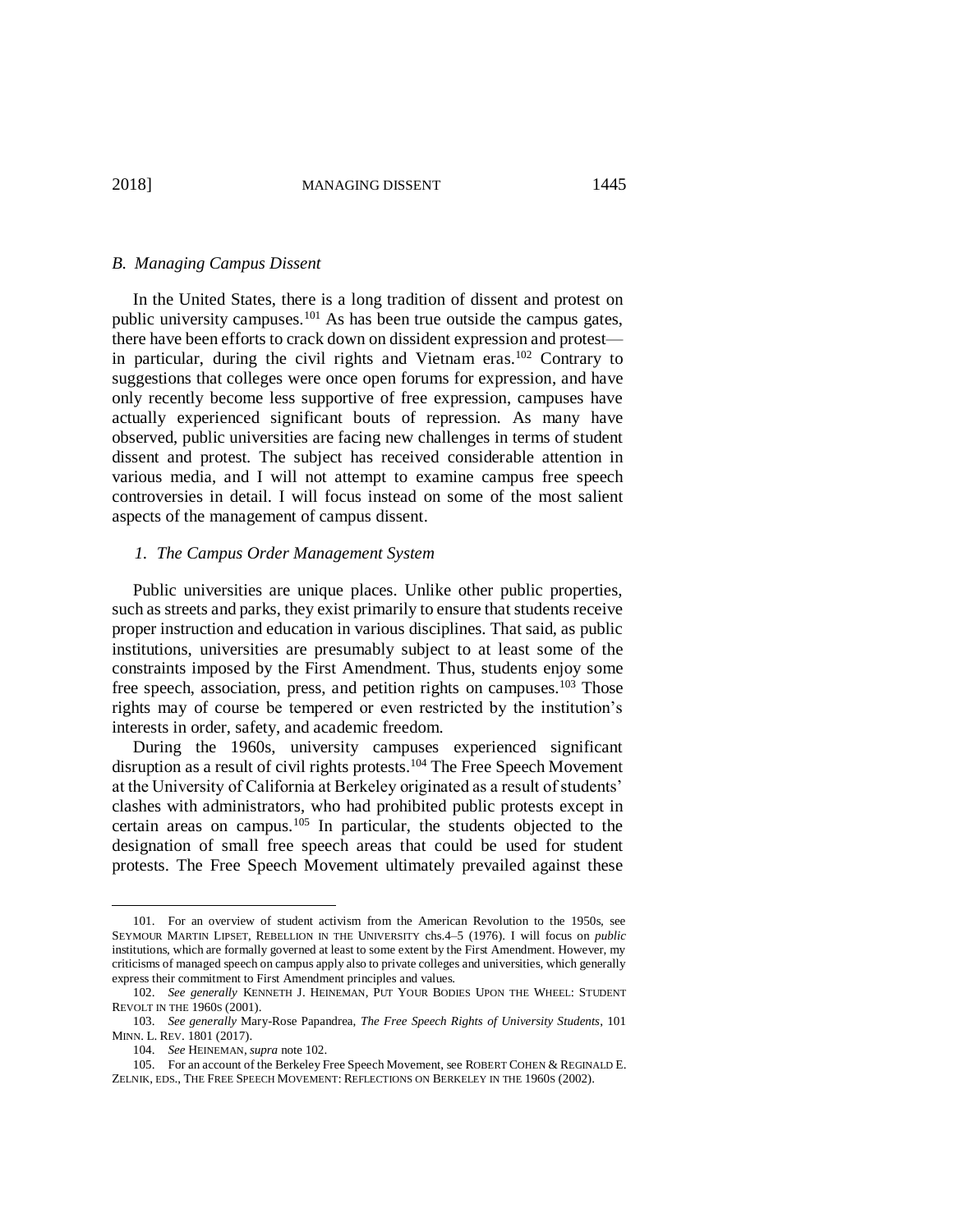strict limitations on public expression. Across the nation, students thereafter participated in sit-ins, pickets, demonstrations, and strikes.

Episodes such as the Free Speech Movement show that campuses are subject to the same kinds of convulsions and conditions that affect public dissent in other contexts. One disturbing recent trend, thoroughly documented by organizations like the American Civil Liberties Union and the Foundation for Individual Rights in Education (FIRE), is an institutional crackdown on student dissent. What I have referred to as the "public order management system"—essentially, the bureaucracy that curbs and limits public protest and dissent in public places—has largely been imported onto university campuses.

Under the "campus order management system," many universities apply something like public forum and time, place, and manner principles to the open spaces of campus—quads, plazas, and other spaces that students could use for public protests.<sup>106</sup> This managed speech regime includes the full panoply of managed speech mechanisms that are used in public places free speech zoning, permitting requirements, time limits, size limits, noise regulations, etc. University policies typically contain, at a minimum, a "Public Forum Policy," an "Advertising, Distribution and Solicitation Policy," and a "Policy on Speakers and Facilities Usage."<sup>107</sup> These policies are enforced to manage and control public contention on university campuses. Penalties for failure to comply with such policies range from the denial of a permit application to student expulsion. These and other regulations affect expressive activities ranging from pamphleteering to sizeable protests.

Free speech zoning has been a prevalent managerial tactic on campuses. <sup>108</sup> FIRE and the ACLU have been instrumental in challenging efforts to "zone" campus dissent. Yet, on many university campuses, free speech zoning persists. Campuses comprising tens of thousands of acres have sought to limit student speech to just a few small areas. For example, at one point Texas Tech University had designated a "free speech area" on its campus of 28,000 students and 2,000 acres that comprised approximately 400 square feet.<sup>109</sup> This was the only space on campus where students were permitted to speak without advance permission. University administrators often defend these measures on the ground that they prevent "disruption."

<sup>106.</sup> *See* ZICK, SPEECH OUT OF DOORS, *supra* note [3,](#page-1-0) at 273–76.

<sup>107.</sup> *Id.*

<sup>108.</sup> *See id.* at 277–81.

<sup>109.</sup> *See id.* at 278 (establishing Texas Tech University's student body size and acreage); Roberts v. Haragan, 346 F. Supp. 2d 853, 866 (N.D. Tex. 2004) (stating that the "free speech area" was approximately 400 square feet).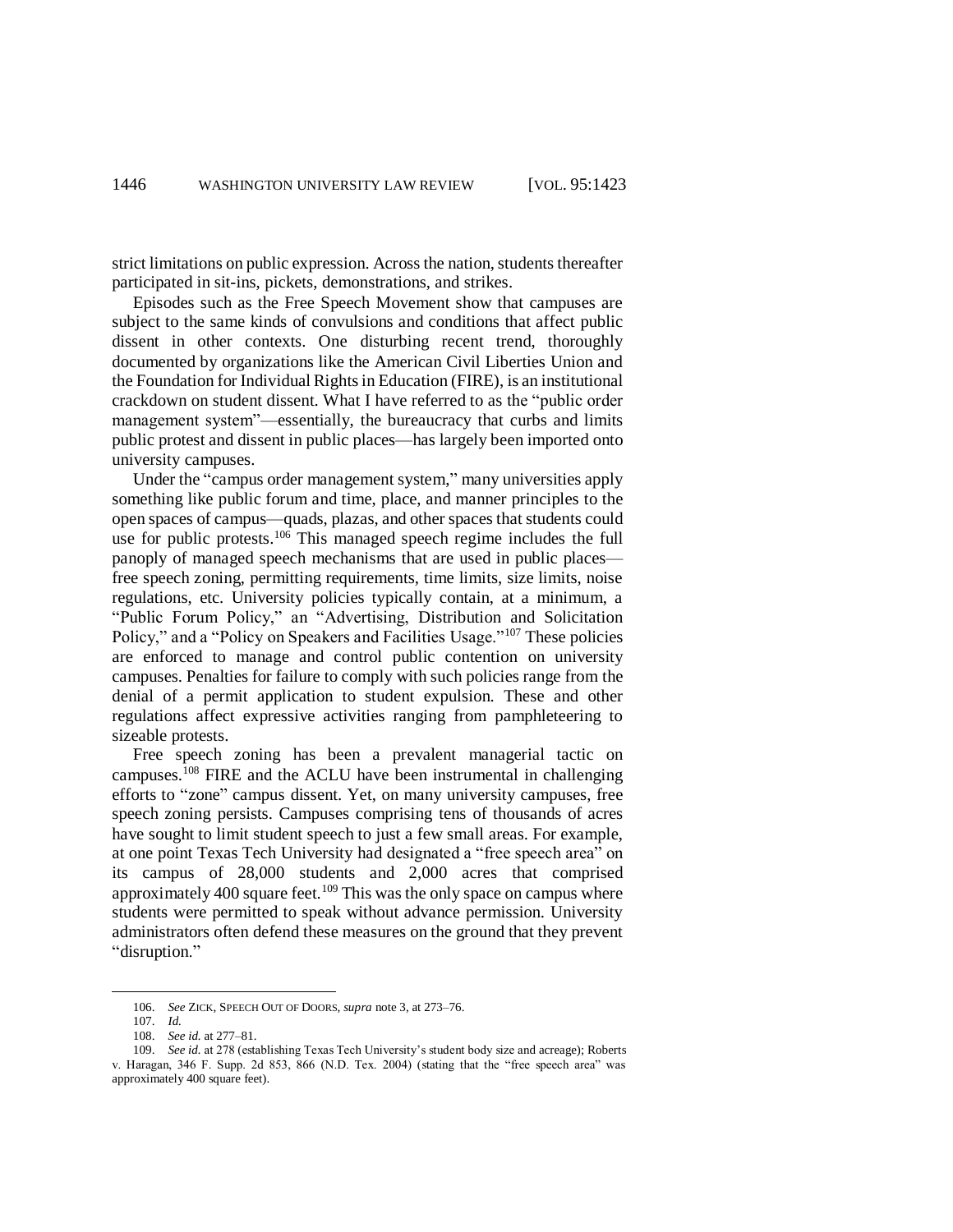2018] MANAGING DISSENT 1447

Campus officials have also sought to manage student dissent through "speech codes."<sup>110</sup> Although campus "speech codes" were invalidated by several federal courts in the 1990s, there is some evidence that officials retained or even continued to adopt them. One study from the early 2000s suggested that many universities retained portions of their speech codes even after similar provisions had been invalidated by federal courts.<sup>111</sup> More remarkably, some universities *initially* adopted their speech codes after these court decisions.<sup>112</sup> Today, the regulation of offensive speech is accomplished through "codes of conduct," sexual harassment policies, and other disciplinary rules. According to a 2006 FIRE study, ninety-three percent of universities surveyed still prohibited speech that is protected under the First Amendment.<sup>113</sup>

Universities have also used a variety of other means, including standardless licensing schemes, fees, notice and registration requirements, and restrictions on "outsider" speech, to contain and manage dissent on campus. <sup>114</sup> Some university regulations require advance presentation of any materials to be displayed. Protest organizations may also be required to meet with administrators prior to events, in order to discuss the nature of the proposed event and negotiate its logistical terms.<sup>115</sup> Advance notice requirements can range from twenty-four hours to up to two weeks. Further, specific code provisions may grant officials the authority to deny permits for any expression that does not serve or benefit the entire university community.<sup>116</sup> In all of these and in other respects, places of higher learning exhibit the same suppressive tendencies that influence regulation of expression in other public places.

## *2. Managing Outside Voices*

With specific regard to the diversity of voices that can be heard on university campuses, universities vary widely in their approaches to outside speakers or what some call "non-university entities."<sup>117</sup> Many permit members of the public and other "non-university entities" to use at least some campus spaces. Others restrict outsiders' access to those invited or

<sup>110.</sup> *See* ZICK, SPEECH OUT OF DOORS, *supra* note [3,](#page-1-0) at 271–73.

<sup>111.</sup> *See* Jon B. Gould, *The Precedent That Wasn't: College Hate Speech Codes and the Two Faces of Legal Compliance*, 35 LAW & SOC'Y REV. 345, 345–46 (2001).

<sup>112.</sup> *Id.* at 345.

<sup>113.</sup> FOUND. FOR INDIVIDUAL RIGHTS IN EDUC., SPOTLIGHT ON SPEECH CODES IN 2006: THE STATE OF FREE SPEECH ON OUR NATION'S CAMPUSES 1–3 (2006).

<sup>114.</sup> *See* ZICK, SPEECH OUT OF DOORS, *supra* not[e 3,](#page-1-0) at 274–76 (discussing restrictions).

<sup>115.</sup> *Id.* at 274.

<sup>116.</sup> *See* Roberts v. Haragan, 346 F. Supp. 2d 853, 865 (N.D. Tex. 2004); Pro-Life Cougars v. Univ. of Hous., 259 F. Supp. 2d 575, 577 (S.D. Tex. 2003).

<sup>117.</sup> *See* ZICK, SPEECH OUT OF DOORS, *supra* note [3,](#page-1-0) at 276.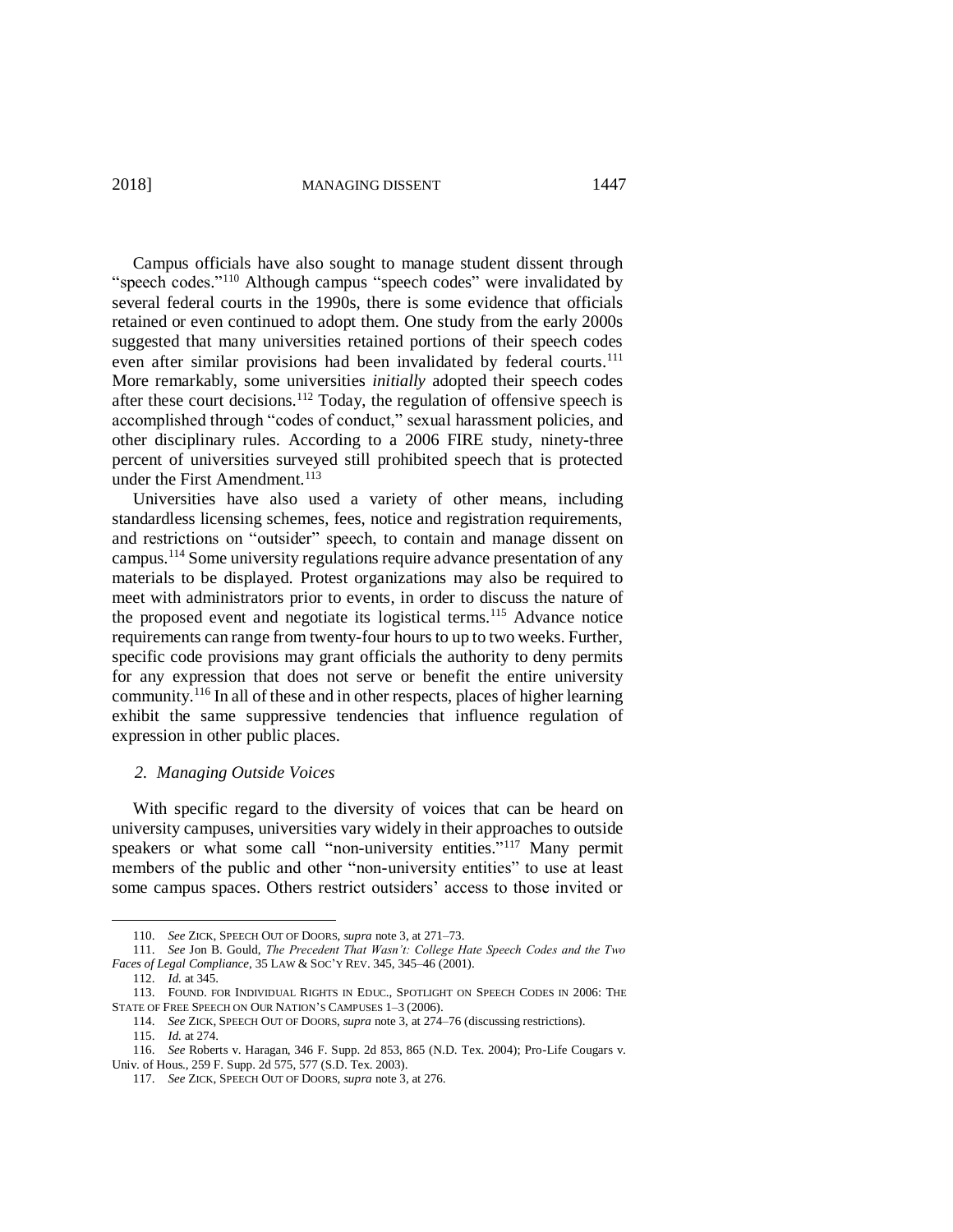affiliated with student organizations. Still other universities impose broader restrictions, effectively denying outsider access.<sup>118</sup>

<span id="page-25-0"></span>American universities are once again roiling with free speech conflicts.<sup>119</sup> Some of those conflicts relate to outside speakers. Many universities have rescinded invitations to outside speakers, some of whom had been invited to campus by students.<sup>120</sup> Controversial speakers, including the avowed white supremacist Richard Spencer and provocateurs like Milo Yiannapolous, have planned events on campuses, some of which have been canceled. 121

Universities fear the potential disruption, including the threat of violence, controversial speakers may bring in their wake. They worry about their ability to provide adequate security and the considerable expense of doing so (which can run to millions of dollars in some cases). Not surprisingly, they have turned to managerial tools to try to resolve conflicts relating to outside speakers.

Students concerned about the harms associated with offensive and denigrating speech have also taken certain steps to manage outside speakers on their campuses. Polling shows relatively strong support among the current generation of college students for silencing speech that offends minorities or makes students uncomfortable.<sup>122</sup> One poll suggests that a majority of college students think it is acceptable to take action—including shouting down the speaker—in order to prevent someone from communicating opinions or ideas with which they disagree.<sup>123</sup> These polling results are consistent with some recent incidents on college campuses. In some cases, students have physically blocked controversial speakers' access to venues or attempted to assault them.<sup>124</sup> Students have also interrupted or yelled over speakers in an effort to prevent them from

<sup>118.</sup> *Id.*

<sup>119.</sup> *See* GREG LUKIANOFF, UNLEARNING LIBERTY: CAMPUS CENSORSHIP AND THE END OF THE AMERICAN DEBATE (2014); ERWIN CHEMERINSKY & HOWARD GILLMAN, FREE SPEECH ON CAMPUS (2017).

<sup>120.</sup> *See* LUKIANOFF, *supra* note [13,](#page-3-1) at 29–36 (2014) (discussing "disinvitation season" on university campuses).

<sup>121.</sup> Susan Svrluga, *UC-Berkeley Says "Free Speech Week" is Canceled. Milo Yiannopolous Says He's Coming Anyway*," WASH. POST (Sept. 23, 2017), https://perma.cc/T69E-MJB5.

<sup>122.</sup> *See* CHEMERINSKY & GILLMAN, *supra* note [119,](#page-25-0) at 12 ("We can confirm what the Pew Research Center reported in November 2015: this generation of college students is much more supportive of censoring offensive statements about minorities and much less supportive of protecting speech that makes some students uncomfortable.").

<sup>123.</sup> *See* Johnathan Villasenor, *Views Among College Students Regarding the First Amendment: Results From A New Survey*, BROOKINGS (Sep. 18, 2017), https://perma.cc/QZ33-SGR7.

<sup>124.</sup> *See*, *e.g.*, Peter Beinart, *A Violent Attack on Free Speech at Middlebury*, ATLANTIC (Mar. 6, 2017), https://perma.cc/5J7U-H5F9.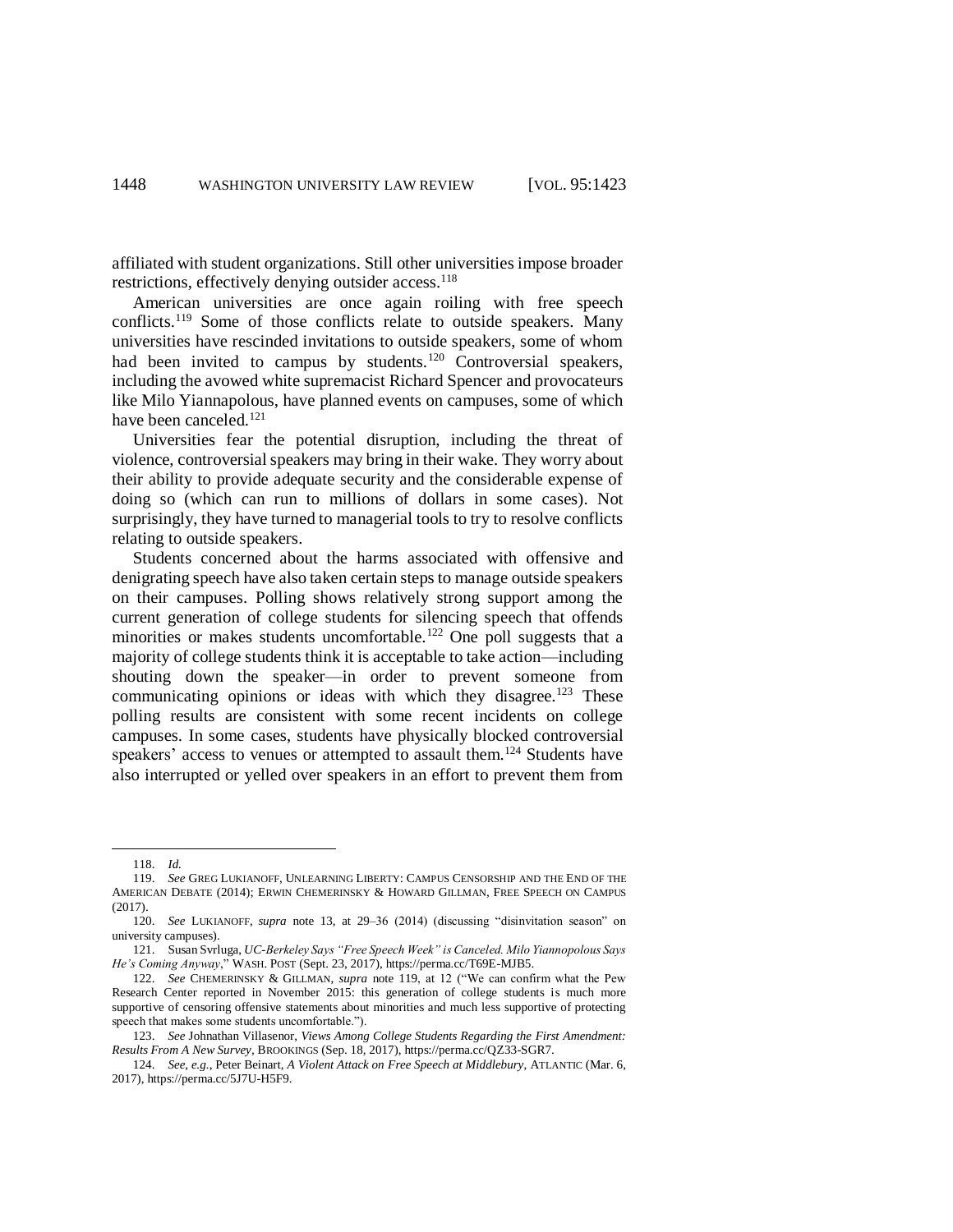communicating with audiences. <sup>125</sup> Indeed, owing to the sheer number of such incidents on college campuses, one commentator dubbed the 2016–17 academic year "the year of the shout-down."<sup>126</sup>

In response to shout-down and other disruptive actions by students, some universities have adopted policies that restrict the kinds of expressive disruption students may engage in at campus events. <sup>127</sup> Thus, administrators have responded to student efforts to manage outside speech by adopting policies that manage student management of speech. These policies are the latest additions to the campus order management system discussed earlier.

The outside speaker controversies are part of a broader debate on university campuses over freedom *from* speech.<sup>128</sup> These controversies raise difficult First Amendment questions relating to university officials' authority to exclude outside speakers. They also raise unresolved questions about whether there is a First Amendment right to heckle a speaker, which includes a right to drown out controversial speech altogether. First Amendment scholars have noted the surprising dearth of authorities relating to the rights of counter-protesters and hecklers.<sup>129</sup>

Students using disruptive counter-protests to interfere with controversial speech may or may not be within their First Amendment rights when doing so. However, their speech serves the same purpose as other measures intended to exclude controversial speech and speakers from campus. What is more, the shout-down tactic evinces the same sort of lack of tolerance that many university policies communicate regarding student dissent. In other words, students exhibiting managerial intolerance may simply be imitating their local administrators, who have in many cases responded to controversial dissent with repression.

Whatever the ultimate answers to these First Amendment questions may be, there is no question that administrators and students alike are invoking measures that are intended to manage and curb controversial speech on campuses. The campus order management system, which is rooted in public forum and time, place, and manner doctrines, serves as the backdrop for administrators' responses. Students, as physical and expressive disruptors, sometimes also seek to manage access and communication by outsiders.

<sup>125.</sup> *See* Jeremy Bauer-Wolf, *ACLU Speaker Shouted Down at William & Mary*, INSIDE HIGHER ED Oct. 5, 2017), https://perma.cc/4UBZ-UHA2 (reporting an incident in which Black Lives Matter protesters shouted down an ACLU representative).

<sup>126.</sup> Stanley Kurtz, *Year of the Shout-Down: It Was Worse Than You Think*, NAT'L REV. (May 31, 2017, 1:48 PM), https://perma.cc/GPZ8-WJUE.

<sup>127.</sup> Todd Richmond, *University of Wisconsin Approves Free Speech Policy That Punishes Student Protesters*, CHI. TRIB. (Oct. 6, 2017, 8:19 PM), http://perma.cc/UC34-HPH9.

<sup>128.</sup> *See* LUKIANOFF, *supra* note [13,](#page-3-1) at 1.

<sup>129.</sup> *See*, *e.g.*, FREDERICK SCHAUER, THE HOSTILE AUDIENCE REVISITED (2017), https://perma. cc/K6VK-JU6N.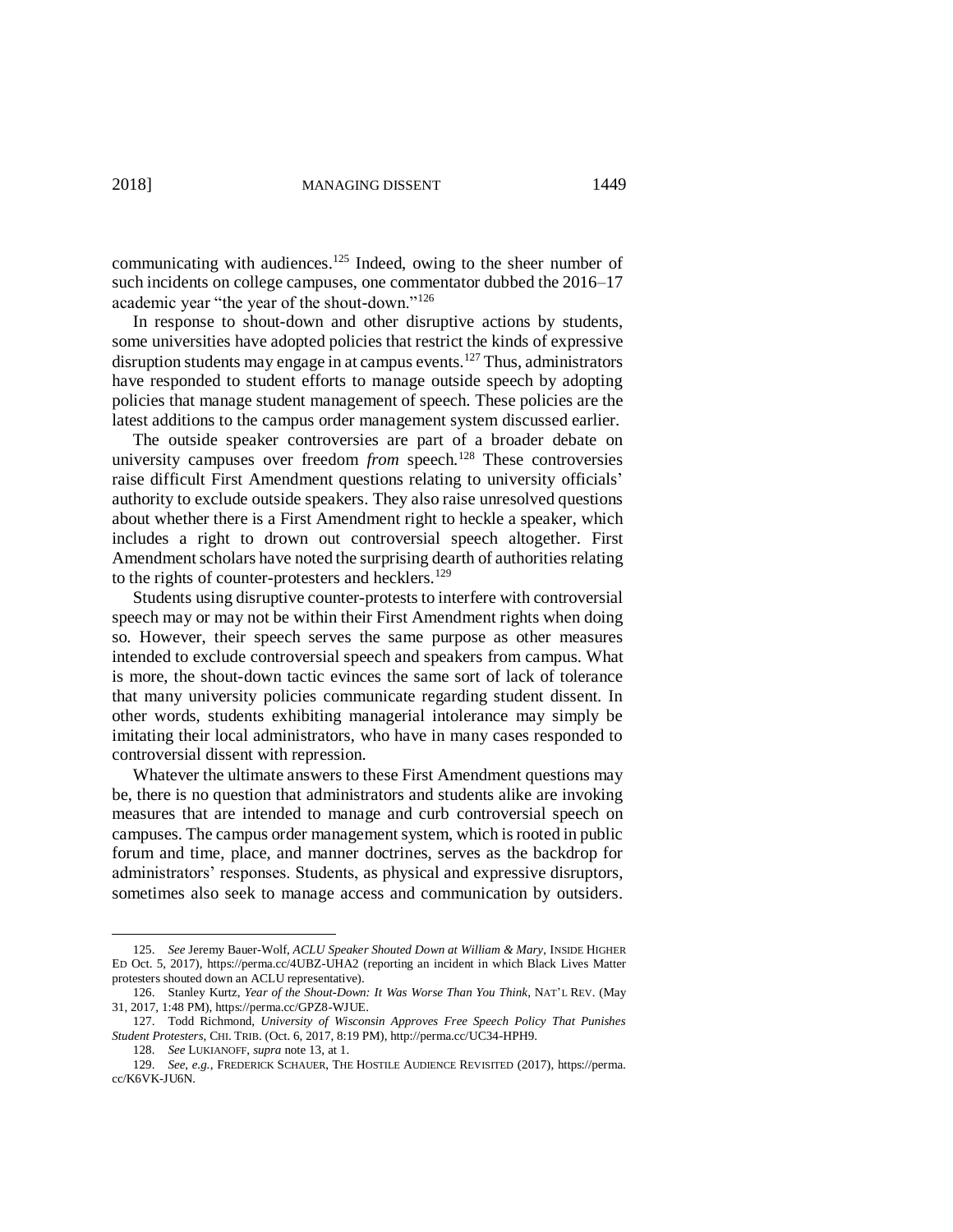They attempt to control or silence voices they dislike or find offensive. Administrators, in response, are moving to limit or punish students' disruptive actions.

## *C. Managing Political Orthodoxy*

 $\overline{a}$ 

The lessons university students learn regarding free expression and the value of dissent will undoubtedly carry forward into their post-university lives.<sup>130</sup> Insofar as students are learning that dissent need not be tolerated, or that the appropriate response to ideas one does not like is to drown them out or otherwise suppress them, American society will continue to confront issues relating to the proper response to public expressions of dissent and protest.

One recent example is the conflict over whether NFL athletes must or ought to stand at respectful attention during the pre-game playing of the national anthem and flag ceremonies. Colin Kaepernick and other players took a knee or made other non-disruptive gestures of dissent during pregame ceremonies.<sup>131</sup> As the athletes explained, they were not protesting the flag, the nation, or the U.S. military but rather what they considered examples of police brutality—specifically, what they believed to be unjustified shootings of African-Americans in several high-profile cases.<sup>132</sup>

The NFL protests received increased national attention after President Trump weighed in via Twitter. President Trump has tweeted frequently about the issue, urging that any dissenting player—whom he described in one tweet as a "son of a bitch"—be suspended or fired for showing "disrespect" for the national anthem, the flag, and the nation's military.<sup>133</sup> Depending on which opinion poll one consults and how it is constructed, a majority of the American public may actually support President Trump's general position that kneeling is disrespectful and unpatriotic. 134

Note that in this particular instance, the rationale for objecting to dissent cannot be that the protests are disruptive—for example, in the way that mass social movement demonstrations can be. Taking a knee does not disrupt the playing of the anthem, the saluting of the flag, or the actual game itself. Rather, the principal objection seems to be the audience's view that

<sup>130.</sup> See Lukianoff, *supra* not[e 119,](#page-25-0) at 7 ("What happens on campus doesn't stay on campus.").

<sup>131.</sup> Vann R. Newkirk II, *No Country for Colin Kaepernick*, ATLANTIC (Aug. 11, 2017), https:// perma.cc/T5GE-X5QP.

<sup>132.</sup> Eric Reid, *Why Colin Kaepernick and I Decided to Take a Knee*, N.Y TIMES (Sept. 25, 2017), https://www.nytimes.com/2017/09/25/opinion/colin-kaepernick-football-protests.html.

<sup>133.</sup> Jeremy Gottlieb & Mark Maske, *Roger Goodell Responds to Trump's Call to 'Fire' NFL Players Protesting During National Anthem*, WASH. POST (Sept. 23, 2017), https://perma.cc/QUP4-ES 7R.

<sup>134.</sup> Kathryn Casteel, *How Do Americans Feel About the NFL Protests? It Depends on How You Ask*, FIVETHIRTYEIGHT (Oct. 9, 2017, 5:58 AM), https://perma.cc/TE5J-KYEK.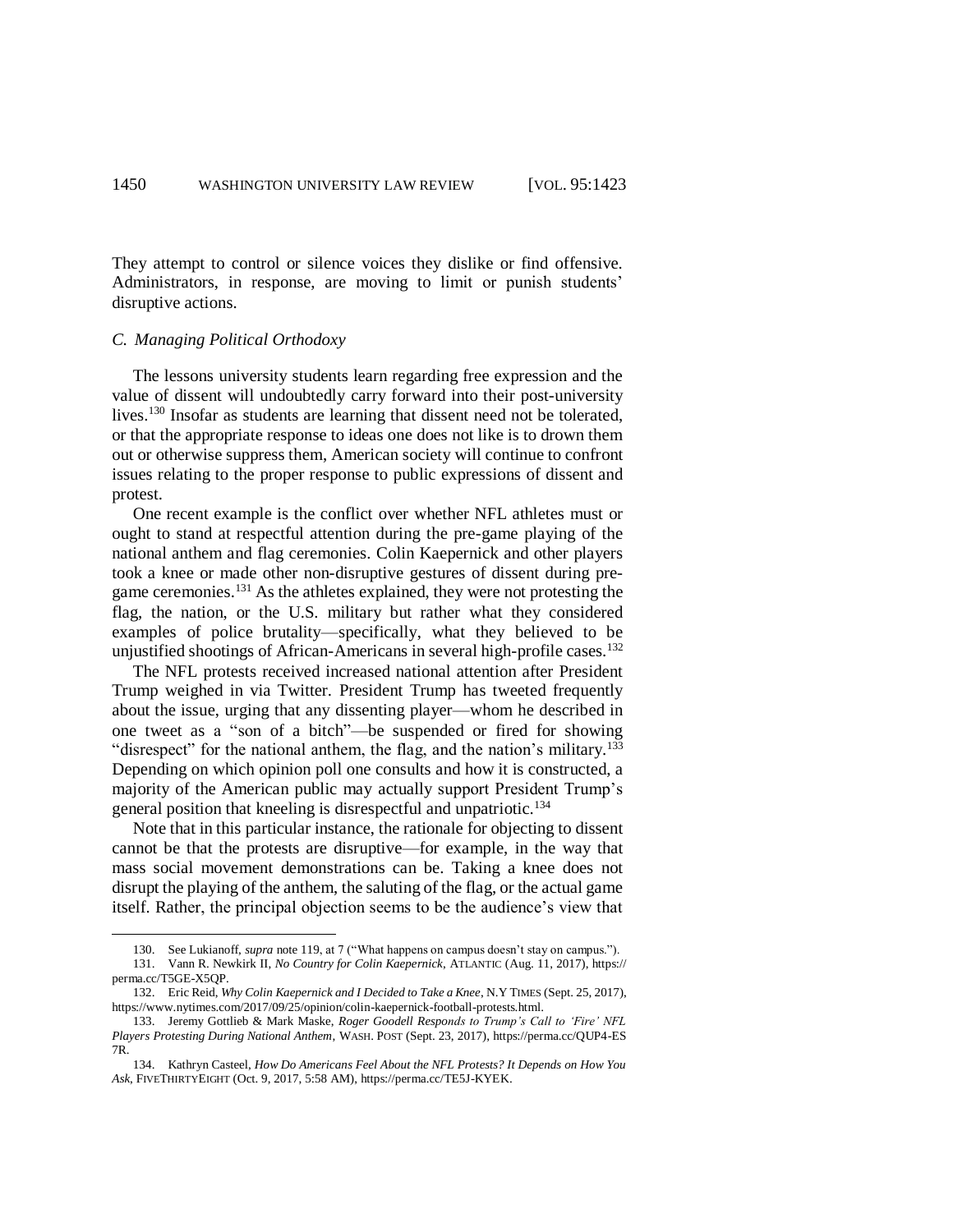even silent forms of public dissent and protest during the national anthem are inappropriate, disrespectful, or unpatriotic.

The NFL is a private organization, and for that reason the controversy does not formally or technically involve the First Amendment. However, as some have observed, President Trump has crept closer and closer to the constitutional line in encouraging that kneeling players be benched or terminated.<sup>135</sup> Whether or not the First Amendment formally applies, the official and public reactions to these acts of dissent implicate core free speech principles and values. In *West Virginia State Board of Education v.*  Barnette,<sup>136</sup> the Supreme Court invalidated state laws mandating that school children salute the United States flag. *Barnette* is part of the First Amendment canon. It is an iconic affirmation of a core right to dissent with respect to and resist majoritarian ideas regarding politics, patriotism, and nationalism. That affirmation is worth highlighting in the context of the NFL protests.

In response to the state's argument that its interest in national unity overrode the students' right to object on religious and other grounds to the mandatory flag salute, *Barnette* said that "[s]truggles to coerce uniformity of sentiment in support of some end thought essential to their time and country have been waged by many good as well as by evil men."<sup>137</sup> As Justice Jackson wrote for the Court: "Those who begin coercive elimination of dissent soon find themselves exterminating dissenters. Compulsory unification of opinion achieves only the unanimity of the graveyard."<sup>138</sup> In one of the best known passages in our First Amendment jurisprudence, *Barnette* concluded: "If there is any fixed star in our constitutional constellation, it is that no official, high or petty, can prescribe what shall be orthodox in politics, nationalism, religion, or other matters of opinion or force citizens to confess by word or act their faith therein."<sup>139</sup>

Judging by the reaction to the NFL protests, the sitting president and many Americans do not share or indeed may have rejected *Barnette*'s antiorthodoxy principle. President Trump and others insist that individuals stand at attention while the national anthem is performed. Some adamantly insist that Americans think of the sacrifices of military personnel while the anthem plays. Some undoubtedly do so. But as *Barnette* concludes, a central point of that sacrifice was to preserve the right to decide for ourselves how we will react to our government and its symbols. As the

<sup>135.</sup> *See* Robert Post, *Do Trump's NFL Attacks Violate the First Amendment?*, POLITICO (Sept. 27, 2017), https://perma.cc/3WMV-522K.

<sup>136.</sup> 319 U.S. 624 (1943).

<sup>137.</sup> *Id.* at 640.

<sup>138.</sup> *Id.* at 641.

<sup>139.</sup> *Id.* at 642.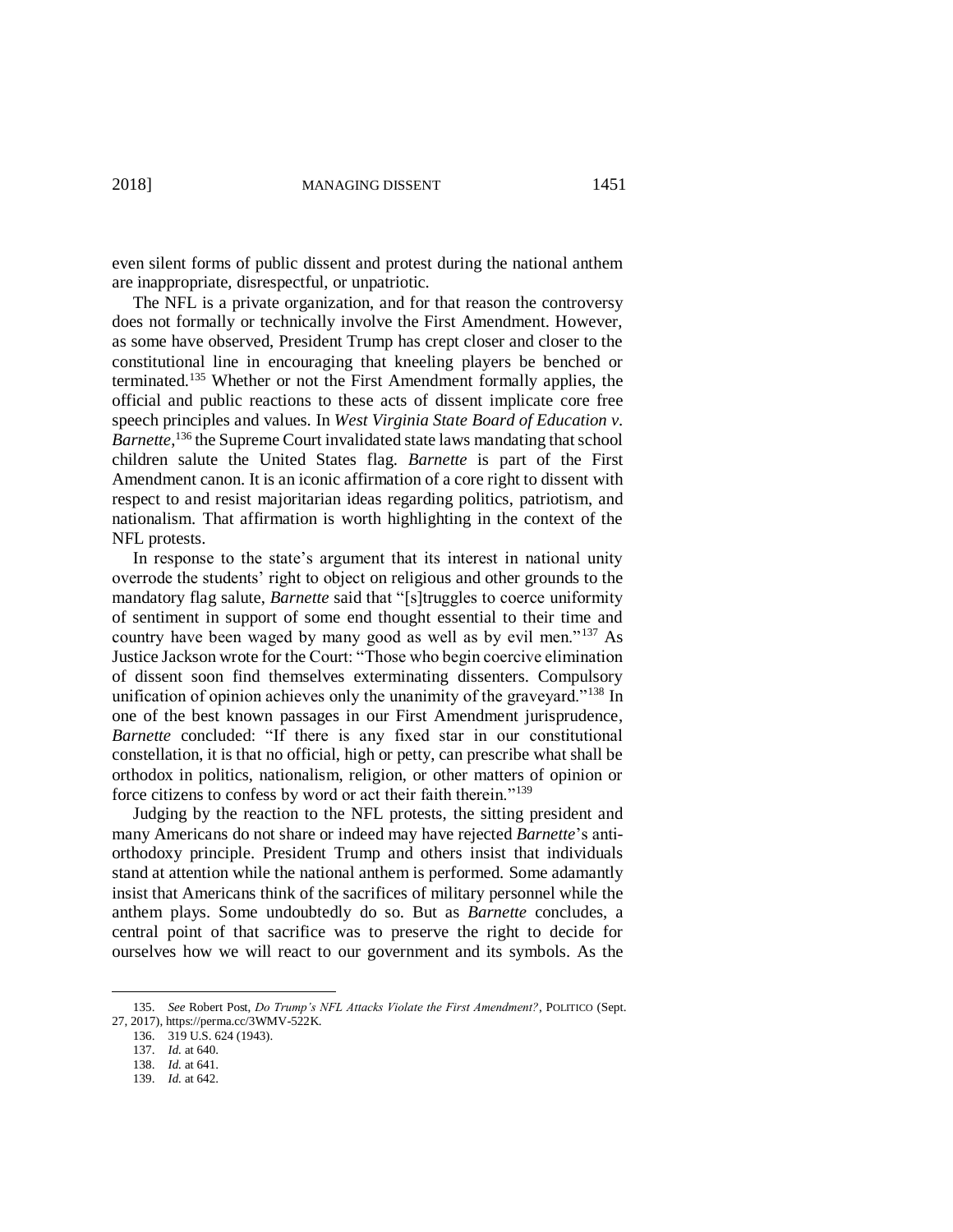Court stated in *Barnette*, insisting (as President Trump and others have) on a particular response "invades the sphere of intellect and spirit which it is the purpose of the First Amendment to our Constitution to reserve from all official control<sup>"140</sup>

# III. THE PROSPECTS FOR "DYNAMIC DIVERSITY"

As the discussion thus far suggests, Americans have a complicated relationship with public dissent. We celebrate the virtues and victories of American dissenters, including our revolutionary ancestors. We are justly proud of our First Amendment *right* to dissent. We point to that right as evidence that we are a free people—freer, in fact, than citizens of other nations.

However, if we Americans were to be honest with ourselves, we would acknowledge that our right to dissent is in some respects severely challenged. It is undermined by a managed speech regime that is deeply rooted in precedents, attitudes, laws, bureaucracies, and cultural norms concerning free expression. In just the three contexts I have examined, Americans have imposed increasingly restrictive controls on public contention, reserved the greatest protection for non-disruptive forms of expression, excluded controversial outside speakers, and supported a national political orthodoxy. In the opening lines of his book, Professor Magarian writes: "If a democracy doesn't make noise, it dies."<sup>141</sup> In many respects, Americans are noisy and boisterous folk. But when it comes to public dissent, it seems many support making noise so long as it is not too loud, too raucous, or too disruptive.

This Article highlights the challenges for Professor Magarian's proposed alternative to managed speech, which he calls "dynamic diversity."<sup>142</sup> The approach calls for facilitating a diversity of ideas and a diversity of participation in public discussions.<sup>143</sup> Dynamic diversity envisions a free speech jurisprudence that facilitates public debate in ways that "spur political change."<sup>144</sup> Professor Magarian argues that "we need First Amendment law to protect marginal, dissident, outsider voices."<sup>145</sup> He advocates a free speech framework that does not "merely bar government from restricting speech but requires, or at least presses, the government to promote speech."<sup>146</sup> Among other things, this approach would entail

<sup>140.</sup> *Id.*

<sup>141.</sup> MAGARIAN, *supra* note [1,](#page-0-0) at xi.

<sup>142.</sup> *Id.* at 227.

<sup>143.</sup> *Id.* at 239.

<sup>144.</sup> *Id.* at 240.

<sup>145.</sup> *Id.*

<sup>146.</sup> *Id.* at 241.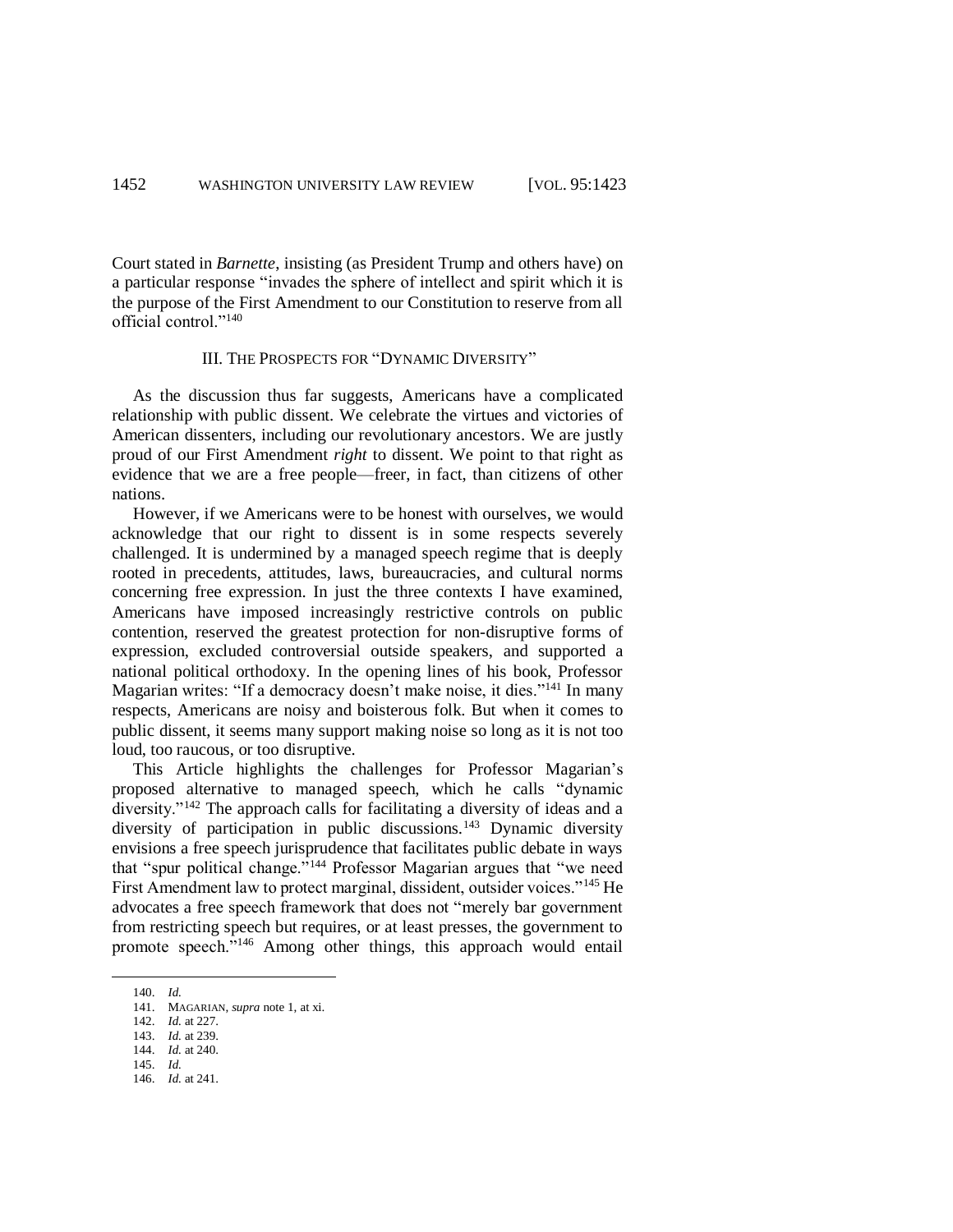facilitating greater access to government preserves such as public streets and parks.

As is fitting for a book about the Roberts Court, Professor Magarian's "dynamic diversity" model focuses primarily on what the Supreme Court might do to further the goals of dynamic diversity.<sup>147</sup> Thus, Professor Magarian advocates a shift in the Court's "center of gravity" from wellheeled speakers "to dissenters and outsider speakers."<sup>148</sup> He wants the Court to "prioritize strong First Amendment protection for dissenters and outsider speakers," including "[s]treet protesters" and "campus agitators."<sup>149</sup> As he observes, Court decisions following the dynamic diversity approach would not "treat[] speech that challenges the status quo as a threat to social order," but rather as a powerful means of effecting social change."<sup>150</sup> Among other things, Professor Magarian urges the future Court to "restore expressive rights in public places" by "treat[ing] free expression not as an inconvenient encroachment on public spaces but as a primary purpose of those spaces."<sup>151</sup>

This will be an uphill climb. As I have noted, the Roberts Court did not pioneer the managed speech approach. Some of its decisions may have exacerbated its effects, but managed speech is part of a deep and stubbornly attached root system.<sup>152</sup> Particularly as it relates to public protest and public contention, managed speech is now deeply entrenched in our First Amendment jurisprudence. However, even if future Courts fail to adopt the doctrines and principles of dynamic diversity, the approach merits consideration.

Indeed, the most useful venues for contemplating and perhaps adopting the principles of dynamic diversity may be located outside and beyond the Supreme Court. Judicial decisions that facilitate a diversity of ideas and participants would likely effect some degree of change on the ground. But in our streets, on our campuses, and in the context of national social and political conflicts, it will take more than a handful of Supreme Court decisions to facilitate a path to something like dynamic diversity. It will take much larger-scale institutional and attitudinal transformations.

The fundamental principles of dynamic diversity could help to bring the necessary changes about. As a society literally built on protest and dissent, we do need to focus attention on speakers who are outsiders, who challenge

<sup>147.</sup> *Id.* at 243.

<sup>148.</sup> *Id.*

<sup>149.</sup> *Id.* at 243–44.

<sup>150.</sup> *Id.* at 244.

<sup>151.</sup> *Id.* at 250.

<sup>152.</sup> I have encountered this problem in my work on the public forum doctrine and the treatment of cross-border expression. *See* ZICK, SPEECH OUT OF DOORS, *supra* not[e 3;](#page-1-0) ZICK, THE COSMOPOLITAN FIRST AMENDMENT, *supra* not[e 79.](#page-15-0)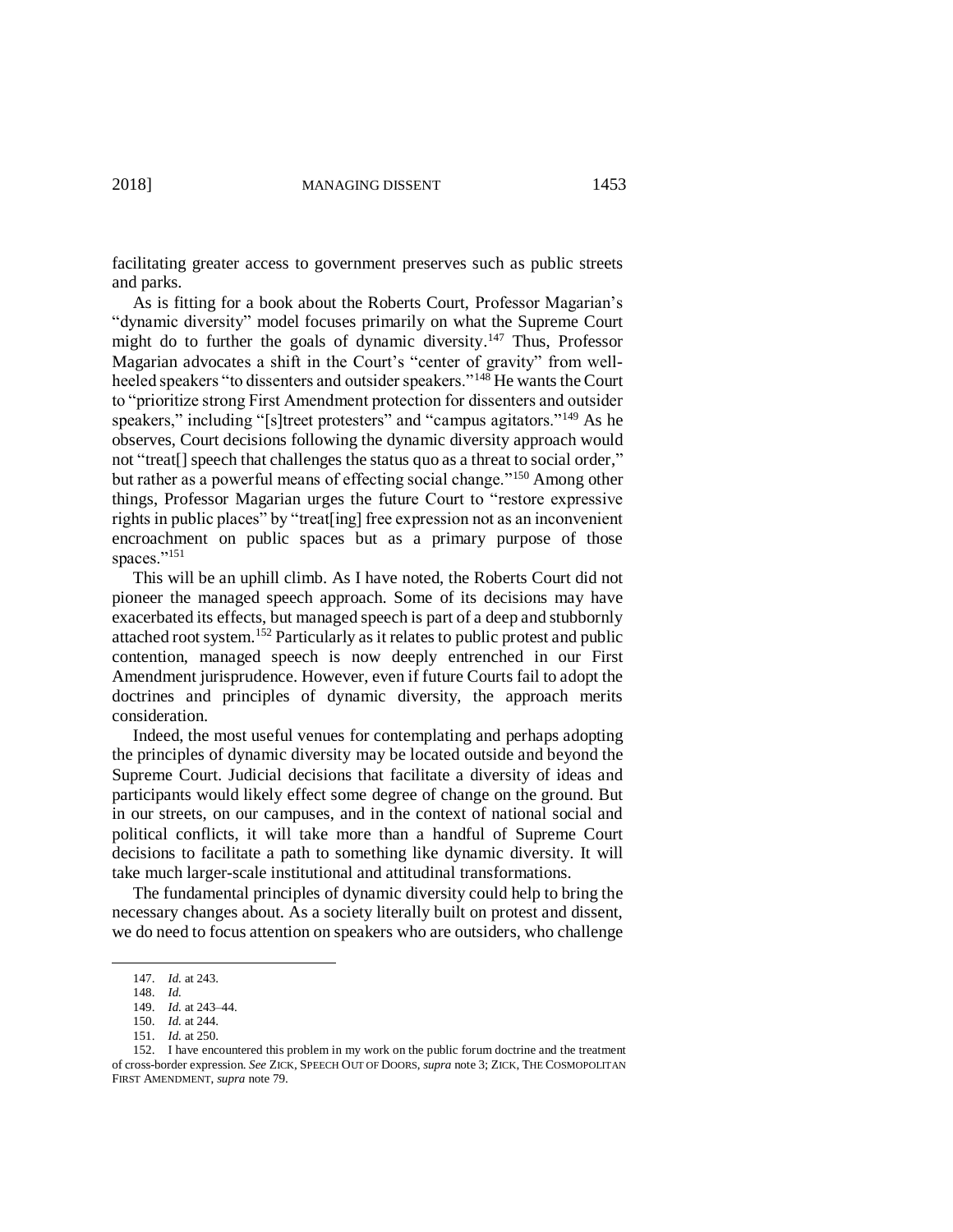the status quo, and who bring disruption to our streets, campuses, and athletic stadiums. We need not give them free reign; but we ought to provide the space necessary to bring a diversity of views and a diversity of participants to public places.

Speech managers, including legislators who write laws designed to curb public protest, significantly constrain public discussion and diminish public participation. As Professor Magarian suggests, "only the organization and hierarchy necessary for a vigorous exchange of ideas should structure public debate."<sup>153</sup> Public forums are already difficult places to engage in effective protest and dissent. Imposing additional onerous requirements and enhancing the penalties for engaging in what are often minor acts of civil disobedience will further chill these activities.

Legislators ought to resist the urge to impose draconian penalties for acts of civil and political disobedience. Disruption has limits, and officials can enforce existing public order and safety laws. But the bills and proposals discussed earlier seem designed not simply to maintain order, but to chill public dissent and expression. Applying racketeering laws and immunizing drivers who plow into protesters is not really about maintaining order. These measures penalize dissent and make protest more onerous or even physically perilous. They are part of a dangerous trend that threatens to chill a valuable means of effectuating social change. Civil rights and other activists need to pressure legislators to reject this approach as antithetical to the First Amendment and dangerous to constitutional liberty.

Managing public protest and dissent on college campuses has not taken on the same draconian overtones. However, as discussed earlier, administrators have adopted many of the managerial techniques that are used outside the campus gates to control dissent within them. Speechfriendly rules and procedures, which need not follow court decisions mandating adoption, could allow for robust exchanges in the open expanses of campus properties.

Again, this does not mean that student speakers are entitled to protest whenever, wherever, and however they wish. Officials are obligated to maintain a level of order and decorum consistent with their educational goals. But insisting on detailed permits, excluding certain speech and speakers, and erecting tiny free speech zones for campuses that cover thousands of acres are not measures designed for that purpose. Rather, they are vestiges of a managed speech framework that impose order at the expense of diverse and robust public debate.

<sup>153.</sup> MAGARIAN, *supra* note [1,](#page-0-0) at xix.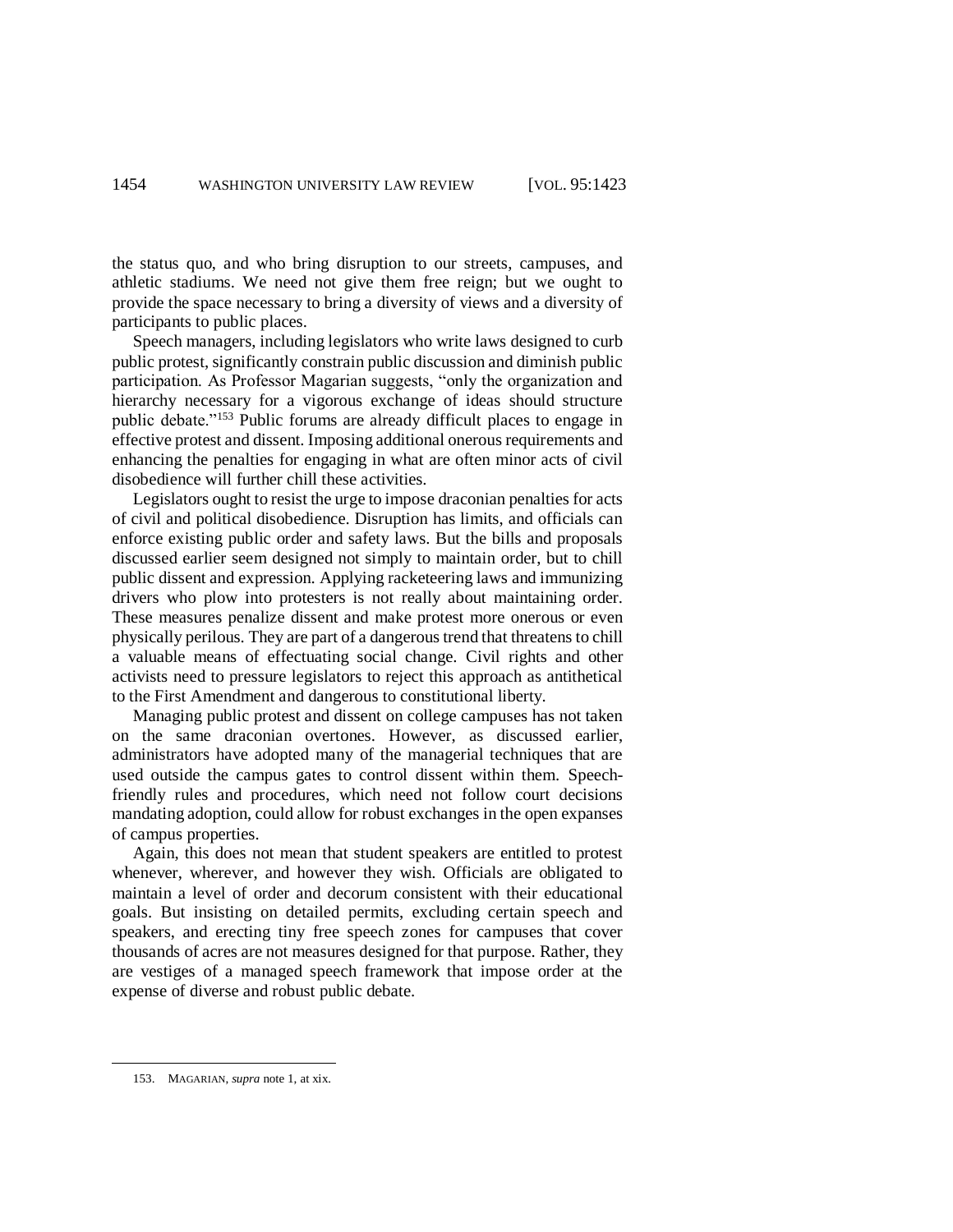2018] MANAGING DISSENT 1455

As Professor Magarian observes, "[m]anaged speech treats outsider speakers as useless at best and dangerous at worst."<sup>154</sup> Too often this has seemed to be the attitude of campus administrators and students alike. Dynamic diversity "rejects the managed speech tendency to scorn outside speakers."<sup>155</sup> Both administrators and students should recognize that speakers from outside the community can enhance the diversity of participants and ideas on campus. That does not mean anyone necessarily has a right to speak on campus, or that students must remain silent in the presence of speakers who do come to campus. But institutions of higher learning ought not to fear outsiders who come to "challenge existing institutions and power arrangements."<sup>156</sup>

Without embracing the substance of every speaker's message, university communities could broadly welcome outside entities and participants. Students should of course have some latitude to dissent, perhaps including through disruptive expression. But they should not be permitted to silence outside speakers through violent acts or physical access barriers. At the same time, administrators ought to resist the urge to punish students who are not as welcoming as they ought to be by enacting punitive policies. Controversies regarding outside speakers can be effective "teaching moments." Students, faculty, and administrators can all learn something about tolerance, freedom of expression, and equality from these controversies.

Last, and perhaps most importantly, there must be a transformation in the way Americans process and interpret public dissent. During periods of contention, legislators reflexively seek to impose greater limits on public protests. This bespeaks a public attitude of intolerance toward civil disobedience and dissent. University administrators likewise turn to the campus order management system to control dissent on campus. According to some recent opinion polling, many university students share this same sort of intolerance for dissent.<sup>157</sup> The polling suggests the rather urgent need for universities and others to expend resources and energy to educate students concerning the values of freedom of speech.

As the conflict concerning NFL protests demonstrates, the cultural preference for polite and orthodox displays is deeply entrenched in American society. The urge to suppress public dissent emanates from all walks of life and all points on the political spectrum. In order to foster societal and political change, dissent must have adequate breathing space.

<sup>154.</sup> *Id.*

<sup>155.</sup> *Id.* 156. *Id.*

<sup>157.</sup> *See* Catherine Rampell, *A Chilling Study Shows Sow Hostile College Students Are Toward Free Speech*, WASH. POST (Sept. 18, 2017), https://perma.cc/4UYS-GJ52.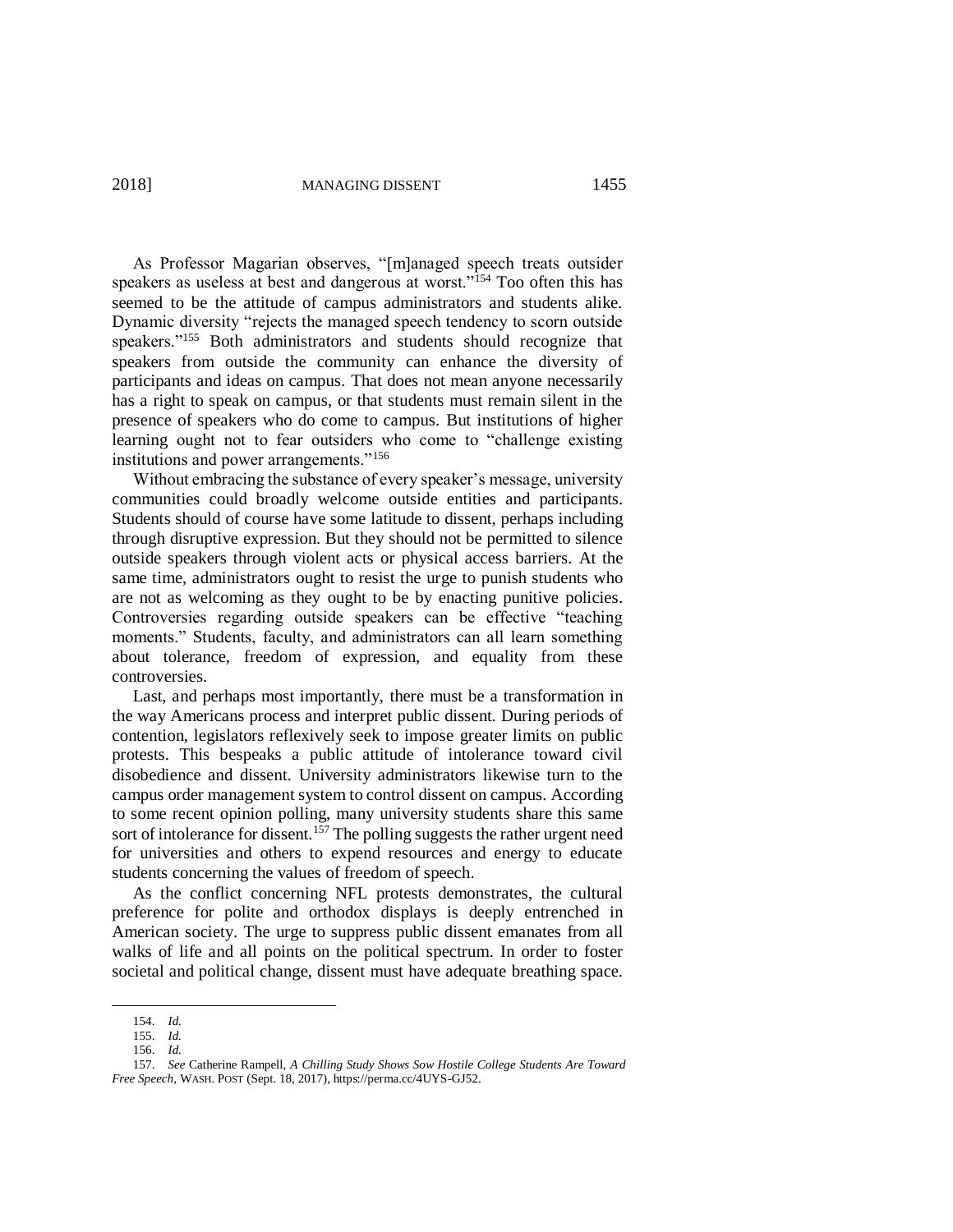As Professor Magarian observes: "For dynamic diversity, disruption defines much of expressive freedom's value."<sup>158</sup> Disruption need not be physical. It can operate at the level of mental processes and reactions. We need to ask why taking a knee during the national anthem so deeply affronts, and why this act of dissent cannot at least be tolerated even if people cannot fully support it. If there really is no room in our society for peaceful, symbolic gestures of this sort, then dynamic diversity is going to be a real moonshot.

As trivial as it may seem, the NFL protest example encapsulates perhaps the biggest challenge for dynamic diversity. Scholars have shown that Supreme Court decisions generally tend to follow public opinion rather than shape it.<sup>159</sup> If this is correct, and if the body politic is not open to a diversity of ideas and participants, there is little chance the Supreme Court will alter its course. Dynamic diversity must first take root with the participants and institutions whose actions are broadly framed by constitutional rules and values, but whose laws and policies give those things actual force. And it must follow significant changes in the way the American public views, reacts to, and tolerates public dissent.

#### **CONCLUSION**

As Professor Magarian's study demonstrates, the dissenting speaker has not been the primary focus of First Amendment jurisprudence during the first decade or so of the Roberts Court. During prior eras, the Supreme Court did sometimes wax rhetorical on the importance of maintaining robust dissenters' rights. It put Jehovah's Witnesses, civil rights protesters, and others who challenged the status quo front and center. But in truth, even these revered dissenters were tolerated only insofar as they did not pose any threat of *actual* disruption or otherwise upset the social order in the course of expressing dissent. In general, the First Amendment protected the Witnesses' and civil rights protesters' non-truculent expression, so long as it was conveyed in a place the speakers had a right to be and without any aggressive intentions.

Later, with the Court's blessing, officials constructed a public order management system that neutralized and significantly stymied public dissent. Order became the order of the day. Disruption could not be tolerated. It had to be maintained, controlled, and managed. Today, this system is pervasive on our streets, on our campuses, and in our stadiums. We see it in the raft of legislative proposals for burdening and further

<sup>158.</sup> MAGARIAN, *supra* note [1,](#page-0-0) at xx.

<sup>159.</sup> *See*, *e.g.*, BARRY FRIEDMAN, THE WILL OF THE PEOPLE: HOW PUBLIC OPINION HAS INFLUENCED THE SUPREME COURT AND SHAPED THE MEANING OF THE CONSTITUTION (2009).